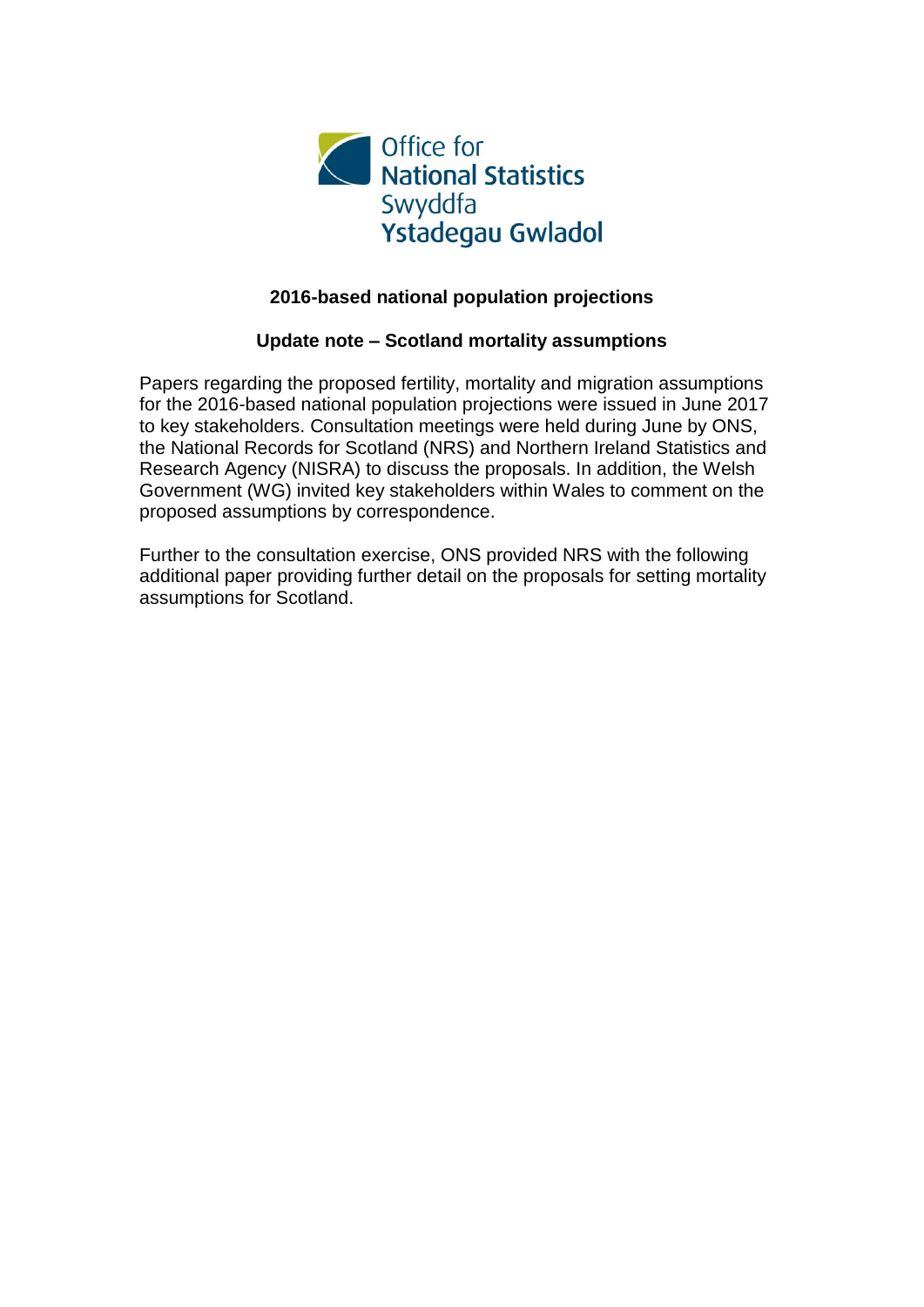#### **Comparison of the differentials in mortality rates between Scotland and the United Kingdom and Proposals for mortality assumptions for use in the 2016-based**

# **population projections for Scotland**

## **1. Background**

The current methodology (termed the ONS method in this paper) for projecting mortality in the official national population projections for the United Kingdom and constituent countries requires firstly deriving assumed mortality rates and rates of mortality improvement for the UK as a whole for the base year of the projection period. This is based on an analysis of past trends of mortality rates and improvements carried out on UK data. These are then adjusted for each constituent country after comparing the mortality experience for each country against that for the UK as a whole.

For the 2016-based projections, smoothed mortality rates for the UK for calendar years 1961 to 2015 have been derived using p-splines on deaths data and mid-year population estimates for those years (age specific population estimates are not available to carry out this analysis for the UK before 1961 for most years of age). The past trends in mortality are then projected forward to provide base mortality rates for the first year of the projections (2016) and to calculate the mortality improvements between 2015 and 2016, as described in section 2 of NPP paper 17(3) 'Mortality assumptions for the 2016-based national population projections'. Assumptions of future mortality improvements beyond the base year are then made by age, sex and year and these are applied successively to the base mortality rates derived for 2016 to obtain projected future mortality rates.

Country specific base mortality rates for 2016 are then derived by calculating the ratios of the age specific mortality rates for each constituent country to the corresponding mortality rate for the UK as a whole, in each case taken from the latest available National Life Tables (covering the period 2013-15). The resulting ratios are then smoothed and applied to the age-specific base year mortality rates derived for the UK for 2016, to obtain base year mortality rates for each country.

The comparison of past trends for each country and for the UK is also used to assess whether different mortality improvement rates for the base year and for future years should be used for each country compared to those derived for the UK as a whole. In past projections, whilst different base mortality rates were used for each country, the same age and sex-specific base rates of improvement were assumed for England, Wales and Northern Ireland, with different improvement rates assumed for Scotland at some ages.

The NPP paper 17(3) also discussed the possibility of adopting a new method for projecting mortality rates based on an approach developed by the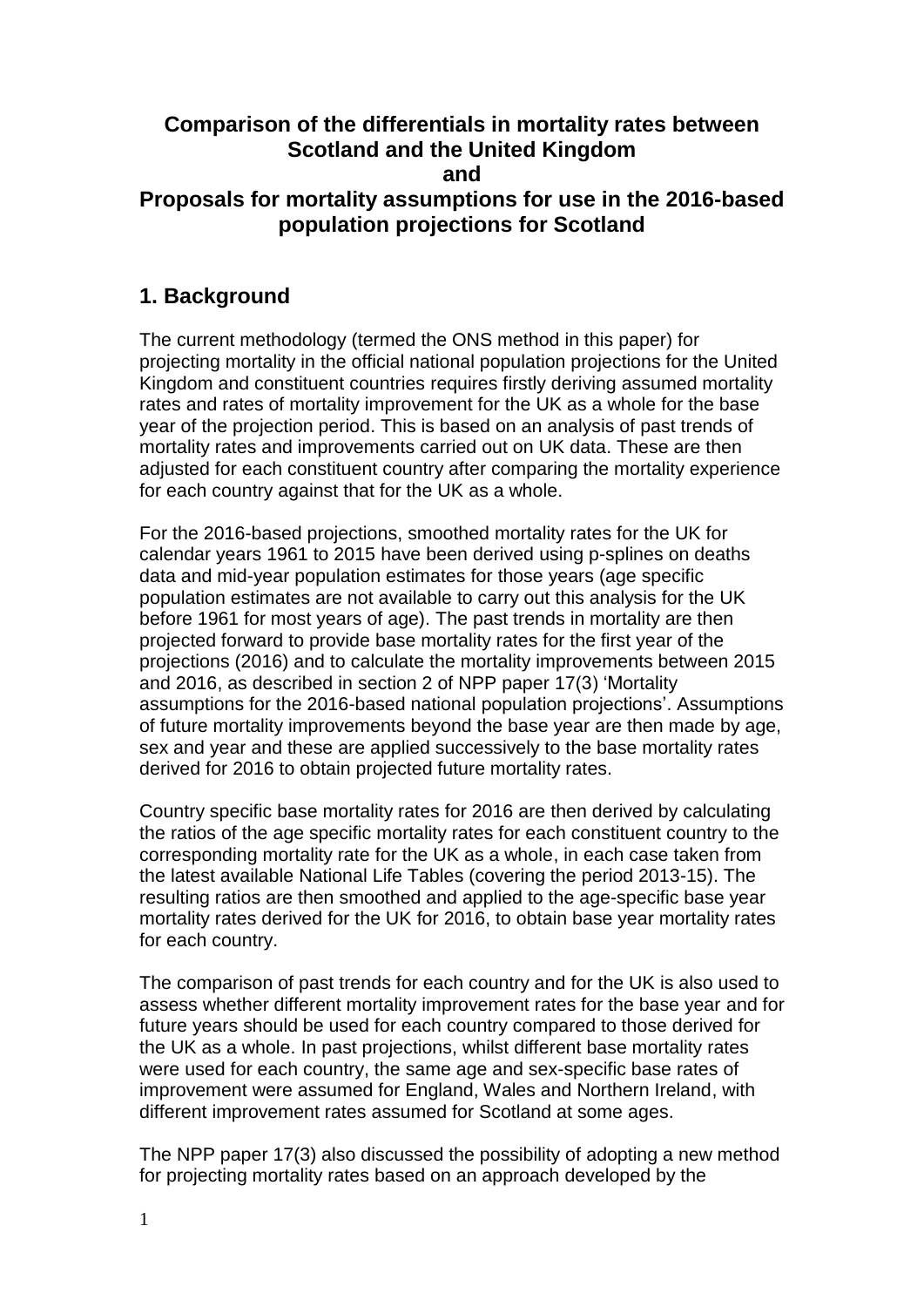University of Southampton (termed 'the UoS method' in this paper). It has been decided that further testing is required of the UoS method before considering it for adoption in the population projections. Hence the ONS method will be retained for the 2016-based projections.

This paper provides a comparison of historical trends in mortality in Scotland with those for the UK. It also outlines the mortality assumptions proposed to be adopted for Scotland in the forthcoming 2016-based projections under the ONS method, based on the methodology used in past projections to derive assumptions for Scotland by adjusting those derived for the UK as a whole.

The results of the UoS method in its current form applied directly to Scottish historical data to derive projected mortality rates and improvement rates for Scotland data are given in the Annex, together with a comparison with the results obtained using the current method.

## **2. Comparison of trends**

The following comparisons between Scottish and UK data have been considered:

- Period expectations of life at birth and at ages 20, 40, 60 and 80;
- Age-specific death rates  $(m_x \text{ values})$ ; and
- The ratios of improvements in mortality rates derived from National Life Tables.

These comparisons have been carried out on aggregate mortality data only and are discussed in the following sections.

Where comparisons of mortality rates are made these are based on central death rates  $(m_x)$  calculated by dividing numbers of deaths aged x last birthday in a calendar year by the mid-year population aged x last birthday for that year.

#### 2.1 Comparisons of period expectations of life

Figures 1 and 2, show the differences between the period expectations of life (eols) for the UK and Scotland, for ages 0, 20, 40 60 and 80, for each year between 1961 and 2015. A negative value indicates that the value for Scotland is lower than the corresponding value for the UK.

Figure 1 shows the comparison for males. As can be seen, during the 1960s and early 1970s the trend in the differences was relatively constant for each age shown, albeit with some year to year fluctuation. Since the mid-1980s the overall trend has been a gradual widening in the difference in period expectations of life between the UK and Scotland. However, from 2007 differentials appear to be reducing, except for age 80; although the last two years have seen increasing divergence again.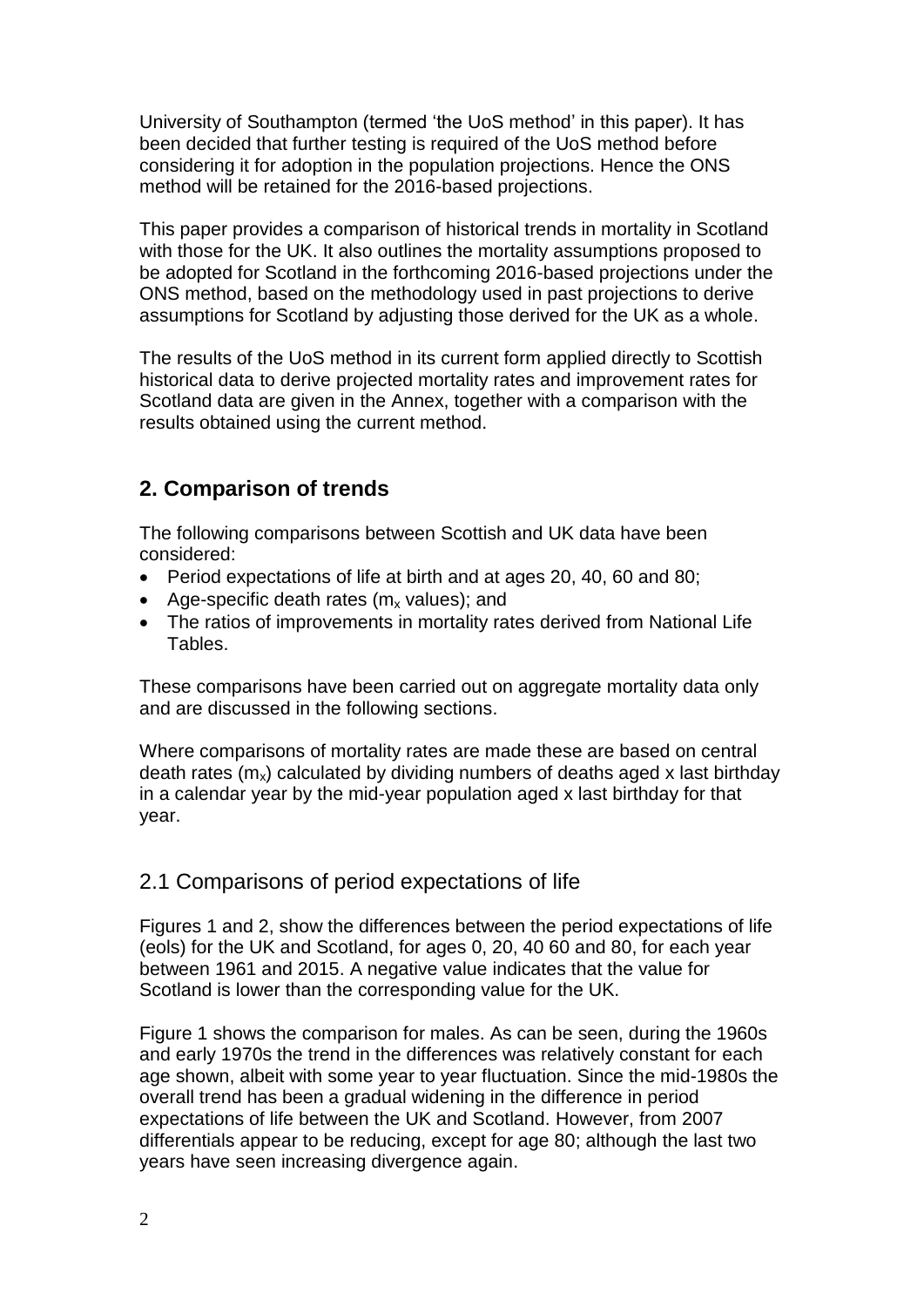Figure 2 shows the comparison for females. The trends in the differences show signs of convergence in the late 1960s and early 1970s before remaining relatively stable during the mid-1970s. This was followed by a gradual divergence during the late 1970s and early 1980s. Differentials remained relatively stable again from the mid 1980s until the end of the 20<sup>th</sup> century, apart from two sharp increases in divergence in 1989 and in 1993, which in both cases were subsequently reversed in the following year. Since 2000 the trends show an increasing divergence compared to the figures for the UK with the largest differentials have been observed in 2012. As for males, there was a reversal in these trends in 2013, after which the differentials stayed relatively constant in 2014 and 2015.

Figure 1 Difference between period expectation of life in the UK and Scotland, Males, selected ages, 1961 – 2015



**Difference in Years**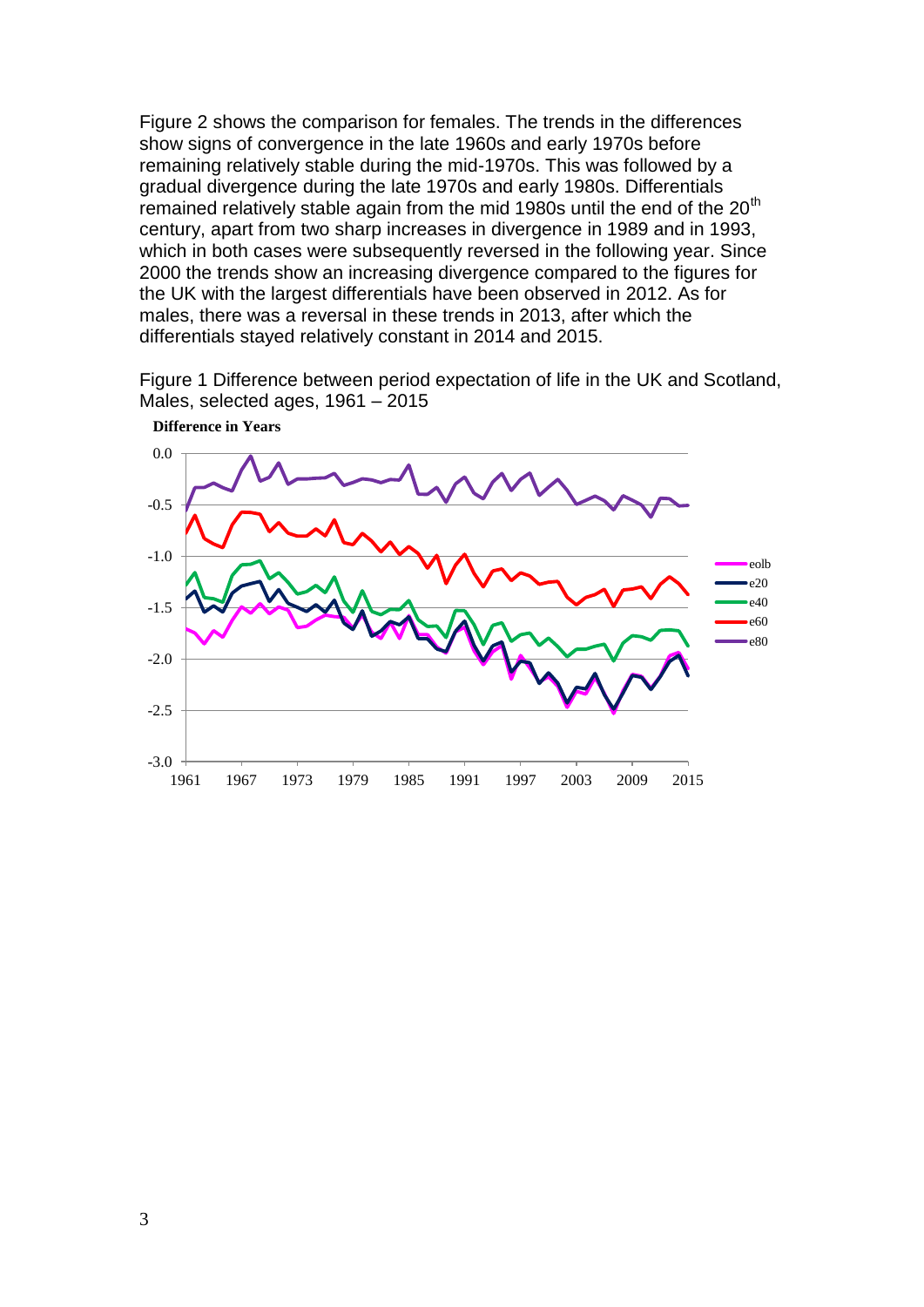Figure 2 Difference between period expectation of life in the UK and Scotland, Females, selected ages. 1961 – 2015



The diverging trends in the absolute differences in the expectation of life values between Scotland and the UK in the past for males and females for ages up to 80 illustrated by Figures 1 and 2 have led to lower rates of mortality improvement being assumed in recent past projections at some ages for Scottish males and females over the first 25 years of the projection period (together with higher rates at some other ages for Scottish males).

#### 2.2 Comparison of death rates (mx)

Figures 3 and 4 show the annual improvements in the derived smoothed values of death rates by sex, age and year for 1961 to 2015. As can be seen there is evidence that, as for the UK as a whole, both males and females born in the late 1920s to late 1930s experienced higher mortality improvements than those born ether side, at least until recent years. For males in their 30s and 40s there appears to have been little improvement in mortality over recent years, whilst for females at those ages the trends suggest worsening mortality.

Figures 5 and 6 show the ratio of death rates for Scotland to the equivalent death rate for the UK for a given age, sex and year. The ratios shown are calculated using mortality rates for Scotland and for the UK which have been smoothed using a p-spline methodology.

In Figures 5 and 6, the ratios of Scottish death rates to UK death rates, analysed by sex, age and year, are indicated by bands of different colours. The general colour scheme used shows ratios of less than one (i.e. where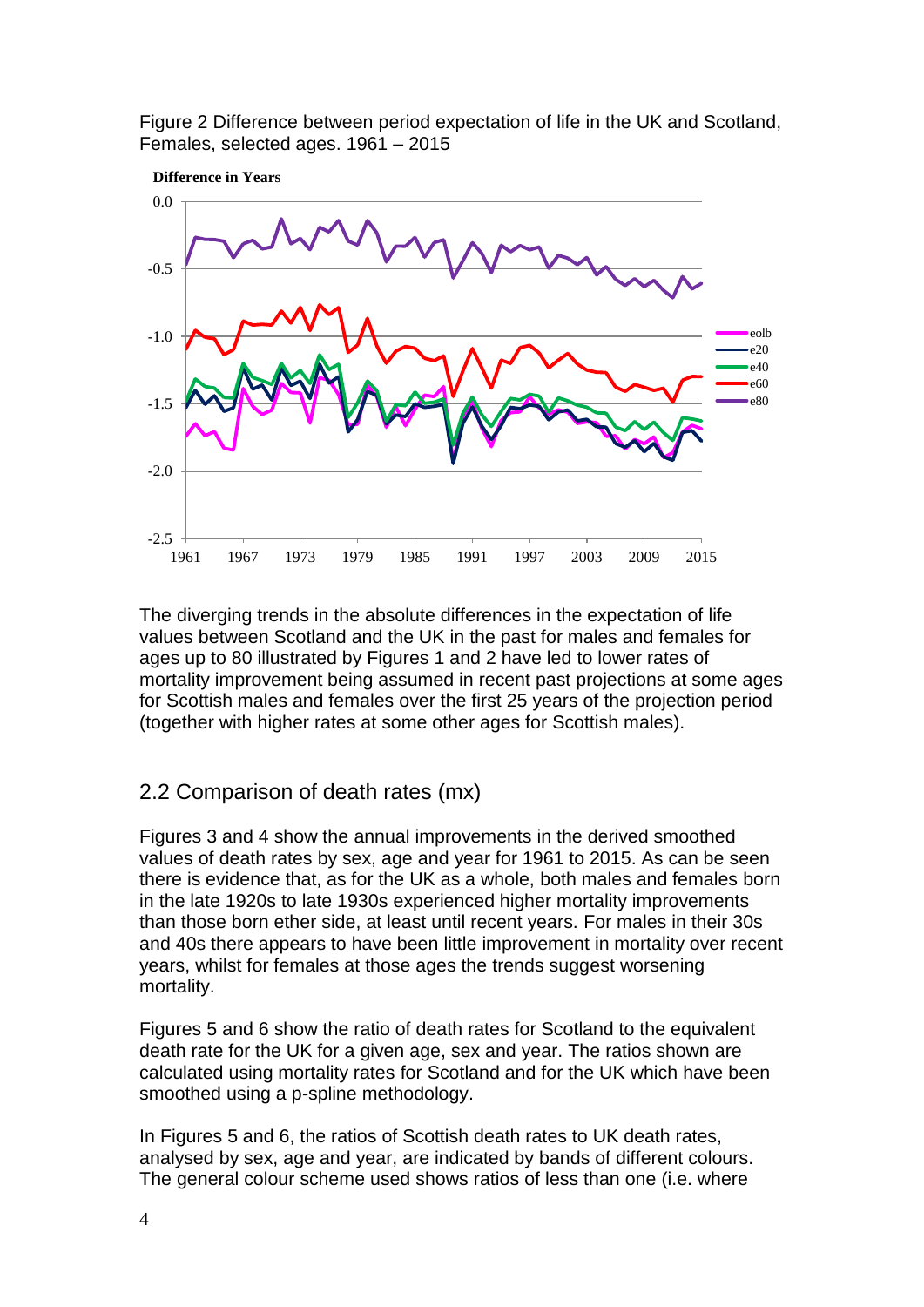Scottish rates are lower than UK rates for the same age and period) as differing shades of blue. Ratios of more than one are shown as green then yellow, orange and finally dark red as the value of the ratio increases. The ratio bands depicted by each colour are given to the right of the chart.

Figure 5 suggests that the ratio of the smoothed death rates for Scotland to those for the UK appear to be gradually increasing over recent years for a given age for males aged between 20 and 45. Conversely, mortality rates at ages 55 to 70 appear to be improving more rapidly in Scotland than in the UK.

In the 2016-based projections, rates of mortality improvement will be projected by age for ages below 57 and by year of birth for those aged 57 and over in 2016. Considering cohorts, males currently aged around 70 to 80 appear to have experienced wider differentials to UK mortality rates (for the same cohorts) over the past 30 years than those born immediately before or after. However, the chart provides some evidence that this divergence has been decreasing in recent years as these people have aged. If lower initial rates of improvement are assumed at these ages, they will be projected forward by cohort to the same target rate as for the UK in 2041, so the differentials with the UK would be projected to reduce over time. This is supported to some extent by the figures which indicate that there is convergence in the rates of mortality improvement at the oldest ages.

Figure 6 suggests that female mortality rates at ages 20 to 50 and at ages 70 and over are improving less rapidly in Scotland than in the UK. As for males, there is evidence that the cohorts currently aged 70 to 80 appear to have experienced wider differentials to UK mortality rates (for the same cohorts) over the past 30 years than those born immediately before or after but that this divergence has been decreasing in recent years as these people have aged.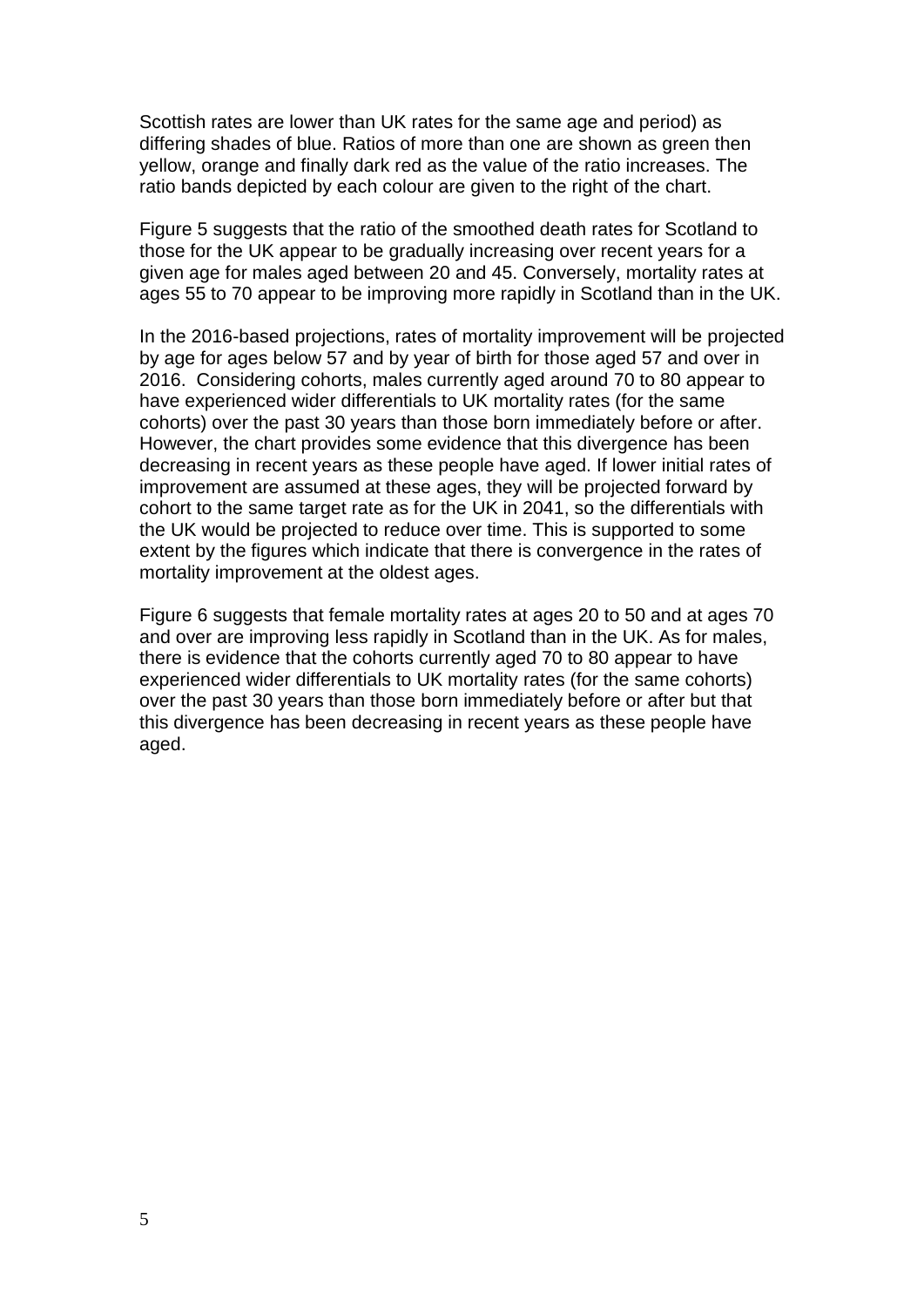

Figure 3: Improvements in smoothed mx rates for Scotland, Males, 1962-2015

Figure 4: Improvements in smoothed mx rates for Scotland, Females, 1962- 2015

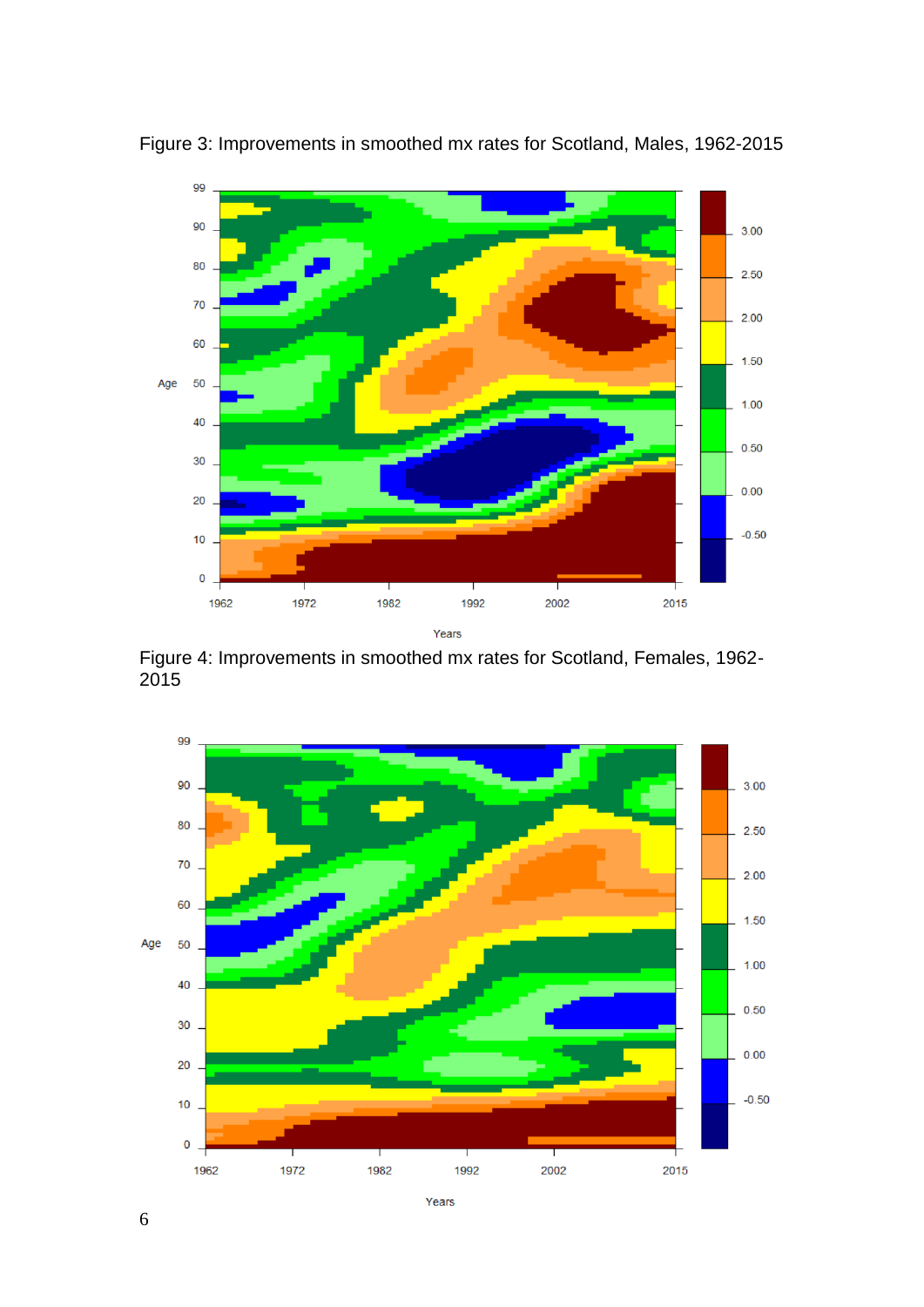

Figure 5: Comparison of Scottish and UK death rates – Scottish  $m_x/UK$   $m_x$ Males, 1961-2015

Figure 6: Comparison of Scottish and UK death rates – Scottish  $m_x/UK$   $m_x$ Females, 1961-2015

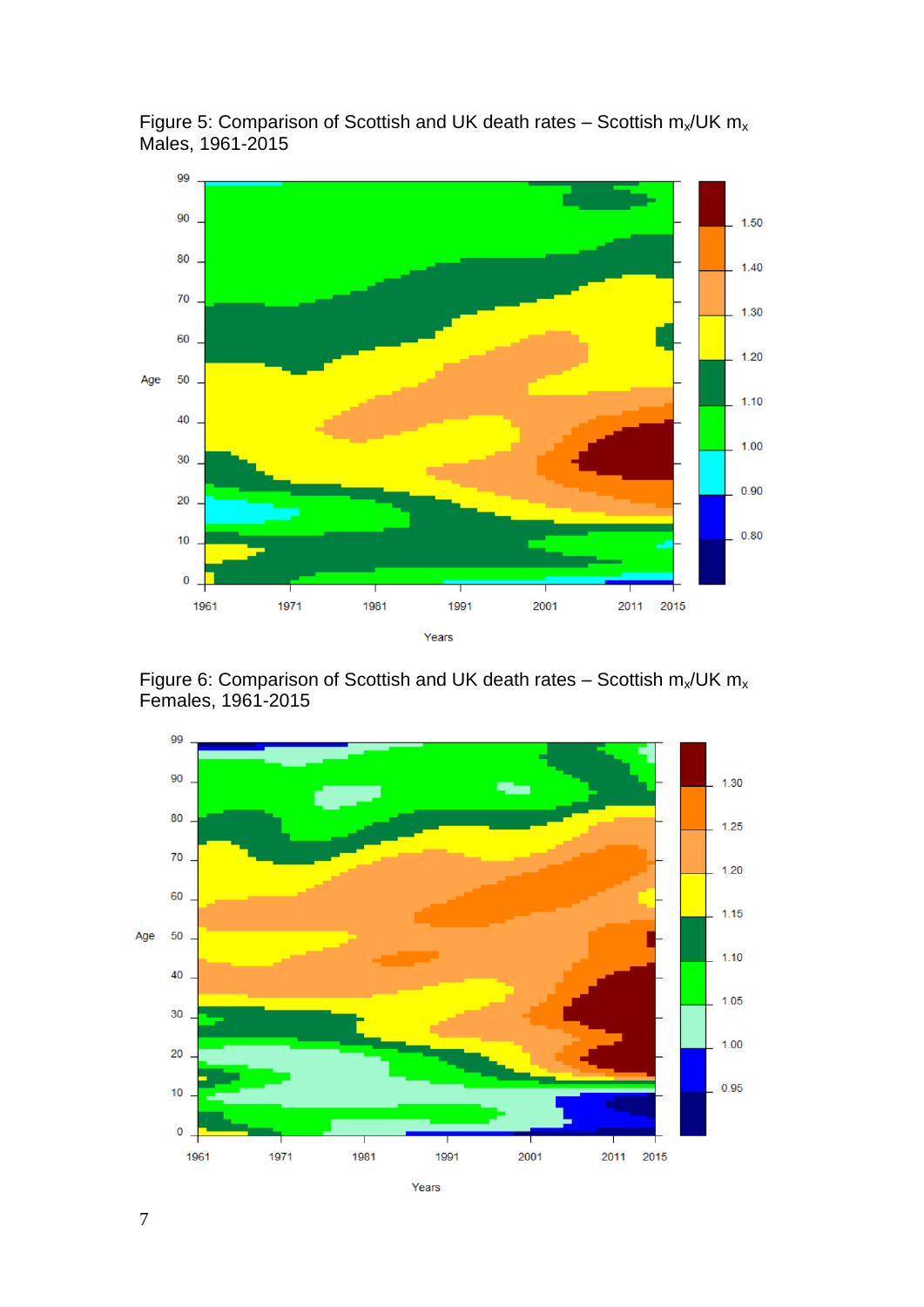2.3 Ratios of improvements in death rates derived from National Life Tables data

Figure 7a shows the differences in the average annualised rate of mortality improvements for Scotland and the UK by age and sex over the past 10 years. These have been calculated as the difference in the annualised rate of mortality improvement obtained by comparing mortality rates from the National Life Tables (NLT) for the years 2013-15 to those in the NLT for years 2003-05 for Scotland and for the UK.

Figure 7b shows the differences after smoothing by taking the average over 5 years of age.

The results are dependent on the starting and end points of the period used for analysing the improvements. A period of 10 years was chosen to lessen the effects from this whilst still providing results over a recent period.

Positive values in Figure 7 indicate a relatively greater rate of improvement in Scotland to that in the UK and vice versa. Excluding the values below age 25, which can be influenced by random fluctuations given the low numbers of deaths at the youngest ages, it can be seen for males that the relative improvement in Scotland were lower than for the UK for ages in the late 20s to the early 50s. For males aged in their mid 50s and 60s, mortality improvements are generally higher in Scotland than the UK before falling below those for the UK again for most ages from around age 70 to age 90, although generally not as low as for ages in the 30s. Fluctuations beyond age 90 are likely to be due to low numbers of deaths. Scottish females also appear to be experiencing lower rates of improvement over the age range 25 to 55 and also at ages over 68 up to age 90 and higher rates of improvement for ages 56 to 68.

In order to obtain proposals for initial improvement rates for Scotland for 2016, the resulting smoothed differences in mortality improvement by age were added to the rates of improvement estimated for the UK for the base year of the projections. This gives a set of improvement factors for Scotland for the base year of the projections.

The resulting rates of improvement for Scottish males are shown in Figure 8, together with those proposed for the UK. This suggests that improvement factors which are lower than those proposed for the UK should be adopted for males in their 30s and 40s and also for ages in the 70s and 80s. Higher rates might be assumed for males in their late 50s and early 60s.

Proposed smoothed rates of improvement for Scotland males are shown in Figure 9; these use the proposed UK rates until age 28, after which the improvement factors derived for Scotland are proposed until age 89 (after some additional smoothing, and also including higher assumed rates of improvement in Scotland for males age 53 to 67) when the UK factors are again used. Figure 9 also shows the proposed base rates of improvement for males in the UK.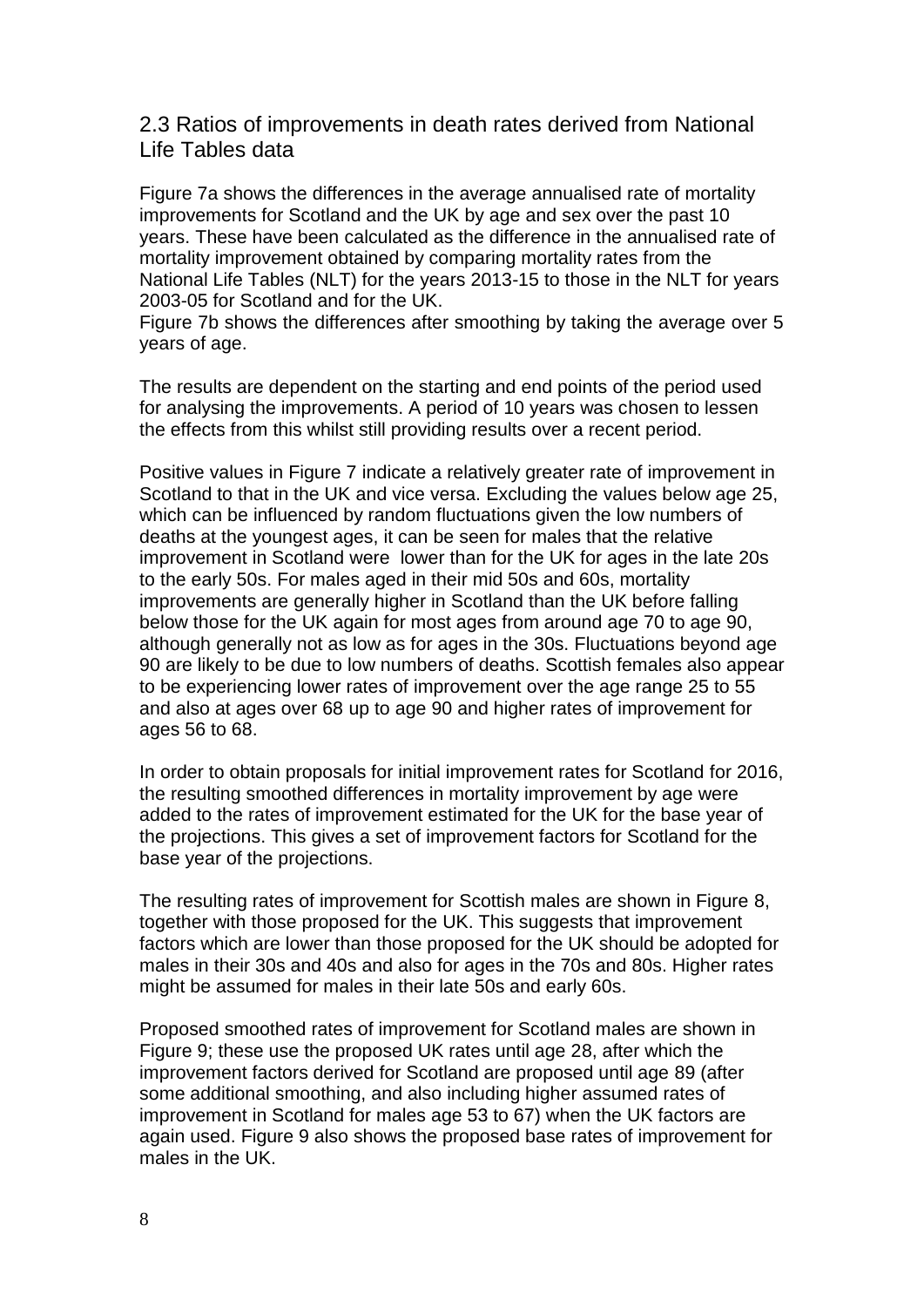



Figure 7b: Difference in average annualised improvement in mortality for Scotland compared with UK, based on NLT data for periods 2003-05 to 2013- 15 (smoothed)

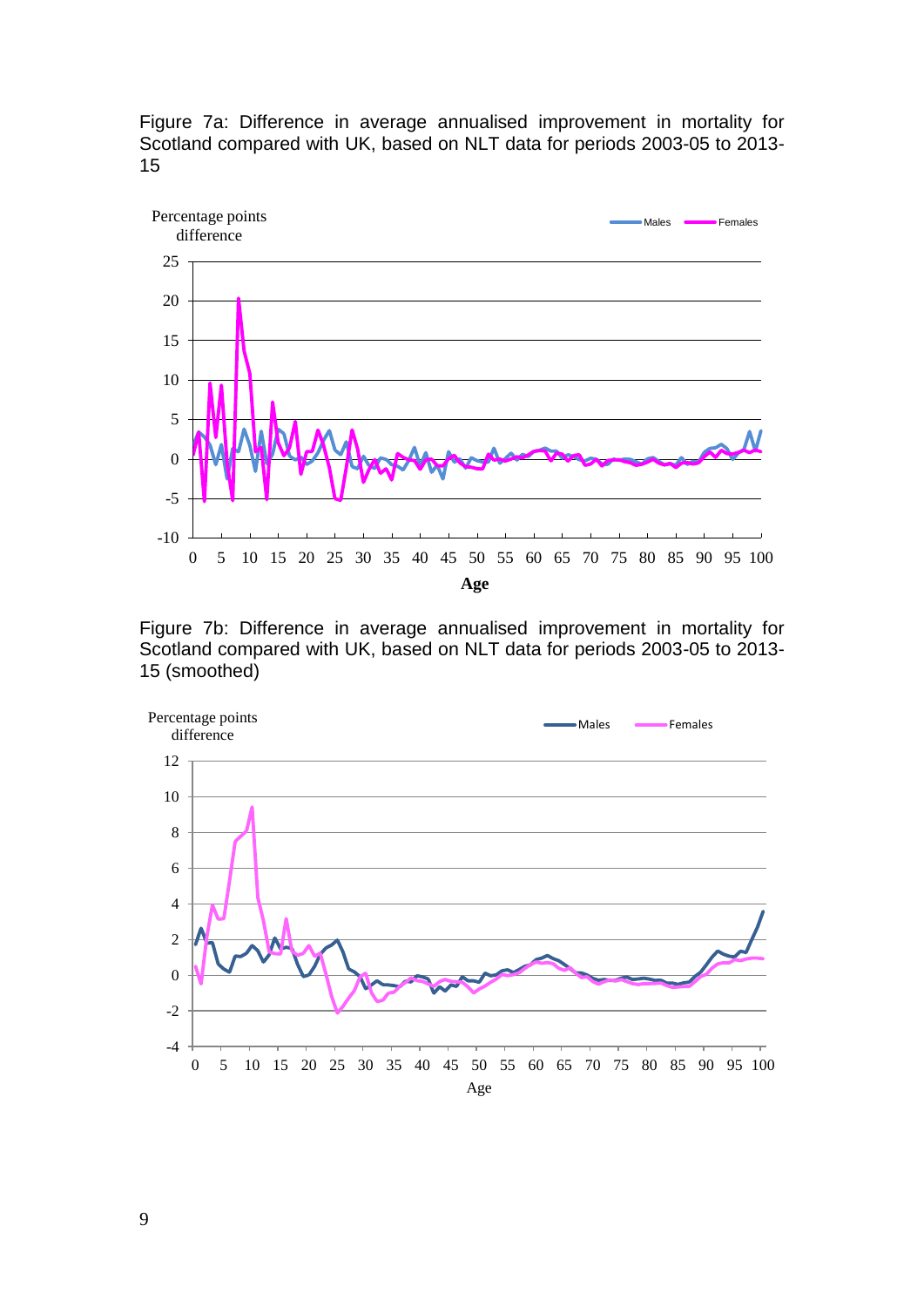







The rates of improvement initially derived for Scottish females are shown in Figure 10, together with those proposed for the UK. This suggests that improvement factors which are lower than those proposed for the UK should be adopted for females for ages in the mid-20s to the mid-50s and also from the late-60s to the late-80s.

Suggested rates of improvement for Scotland females are shown in Figure 11; these use the proposed UK rates until age 24; lower rates of improvement are proposed for ages 24 to 53, then higher improvement rates than for the UK for ages 54 to 66 and lower rates of improvement for ages 67 until 89. Figure 11 also shows the proposed base rates of improvement for females in the UK.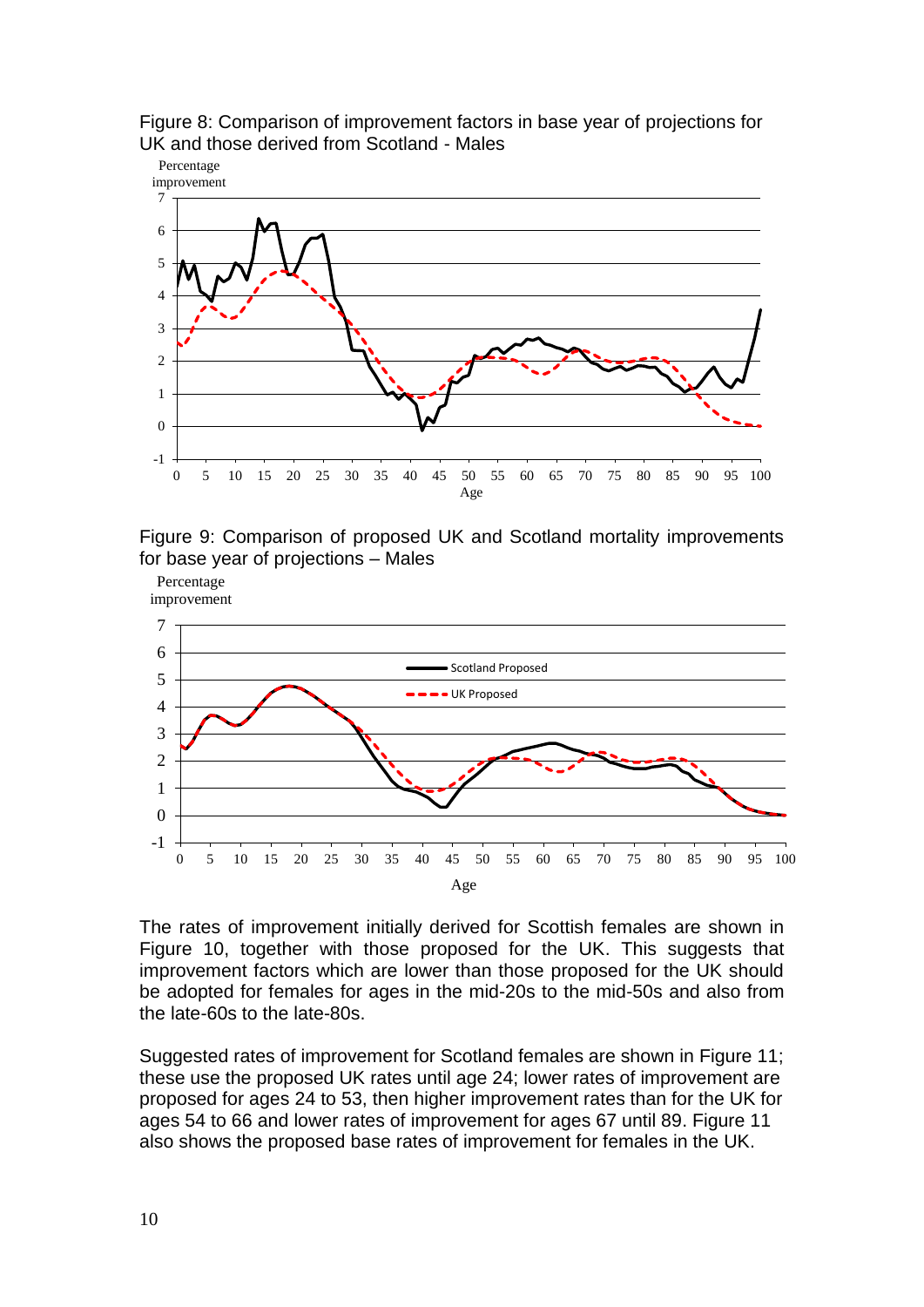







For projections before the 2014-based projections, smaller differentials than those suggested by the analysis were proposed for females as the extent of the lower rates of improvement in past years at the ages proposed to be adjusted was not clear. In general, adjusted improvement rates for females were taken as the values equal to those midway between those derived for Scotland and those derived for the UK as a whole. For the 2014-based projections the full differential was assumed. As the proposed lower rates of improvement for females at some ages appears to be continuing it is proposed to take the full differentials as outlined above again, subject to some smoothing.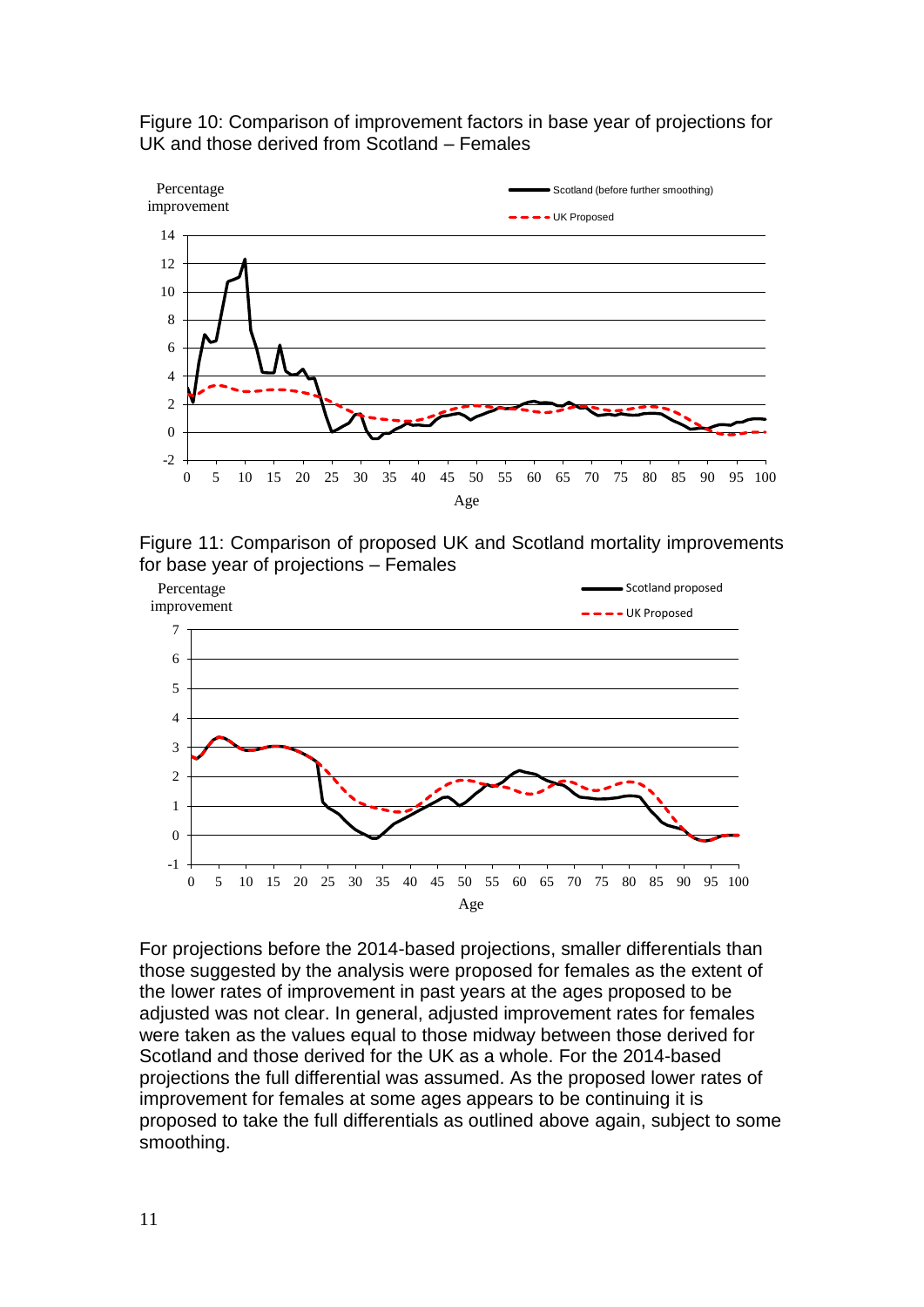# **3. Data by cause of death**

Figures 12(a) and (b) show the age standardised mortality rates by selected major cause of death over the period 1983 to 2013 for both Scotland and the UK for males and females separately. The age-specific death rates have been standardised to the 2013 European Standard Population using 5 year age groups up to 95+.











Sources: NRS, ONS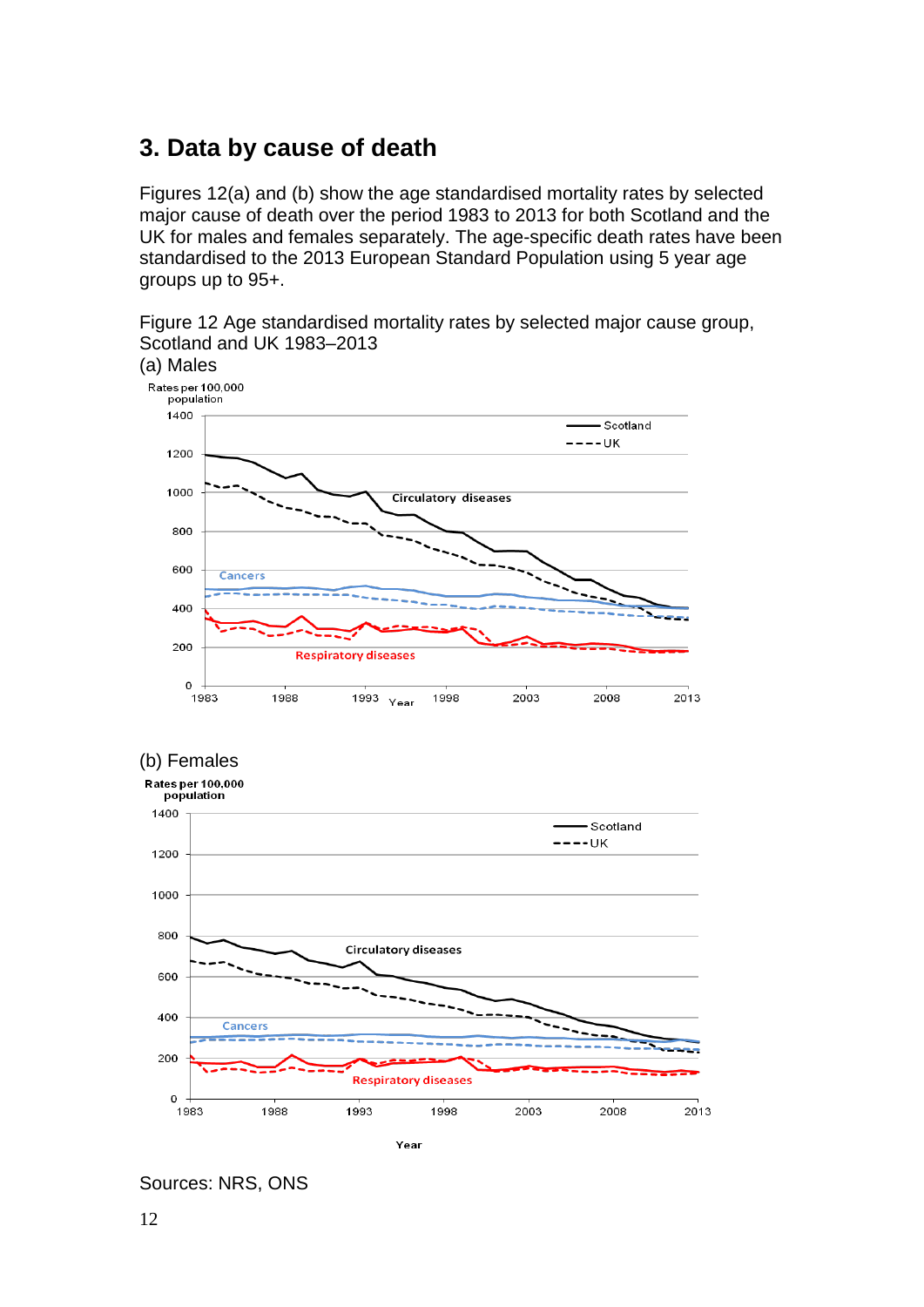The overall trends for Scotland for both males and females follow those for the UK. The age standardised death rates from respiratory diseases since 1993 are at similar levels (there are some fluctuations with these latter data following the various changes in coding deaths where pneumonia is involved). Standardised death rates from cancers and circulatory diseases for Scotland broadly follow the same trends as for UK, but death rates have been higher for Scotland than for UK over the period. The graphs also suggest that the gap for circulatory diseases has been narrowing over recent years, whilst that for cancers has been relatively stable for both males and females.

The trends shown by the graphs do not suggest that aggregate mortality rates for Scotland are likely to converge to those for UK over the short term at least. However, they do indicate the potential for there to be more rapid improvements in mortality rates in Scotland than for UK at some time in the future.

The age-standardised mortality rates for circulatory diseases have now fallen below those for cancer for females in the UK and in Scotland, and are very similar for males. This suggests that future improvements in mortality from cancer will become a major influence on the course of future changes in mortality.

#### **4. Comparison of past and projected annualised rates of improvement in aggregate age-standardised mortality**

Table 1 shows the annualised rate of improvement in age standardised aggregate mortality rates for ages 0 to 99 inclusive over the last 23, 33, 53 and 83 years for Scotland and the UK. The calculations for both use the  $m<sub>x</sub>$ values derived from the decennial life tables for Scotland and for England and Wales (used as a proxy for the UK as a whole) for 1930-32, 1960-62, 1980- 82, 1990-92 and the National Life Tables for 2013-15. The standard populations used were the mid-2011 population estimates for the UK.

Table 1 Estimated past annual rate of improvement in age standardised aggregate mortality rates for Scotland and England and Wales, for ages 0-99

| Period ending | Annualised rate of improvement in aggregate age- |                                              |          |         |  |  |  |  |  |  |
|---------------|--------------------------------------------------|----------------------------------------------|----------|---------|--|--|--|--|--|--|
| in 2013-15    |                                                  | standardised mortality rate for ages 0 to 99 |          |         |  |  |  |  |  |  |
| (years)       | <b>Males</b>                                     |                                              |          | Females |  |  |  |  |  |  |
|               | Scotland                                         | E&W                                          | Scotland | E&W     |  |  |  |  |  |  |
| 23            | 1.98%                                            | 2.21%                                        | 1.29%    | 1.38%   |  |  |  |  |  |  |
| 33            | 1.82%                                            | 2.08%                                        | 1.26%    | 1.46%   |  |  |  |  |  |  |
| 53            | 1.38%                                            | 1.61%                                        | 1.21%    | 1.34%   |  |  |  |  |  |  |
| 83            | 1.10%                                            | 1.29%                                        | 1.14%    | 1.28%   |  |  |  |  |  |  |

The figures show that the pattern of annualised rates of mortality improvement over the last 22, 33, 53 and 83 years are similar for both Scotland and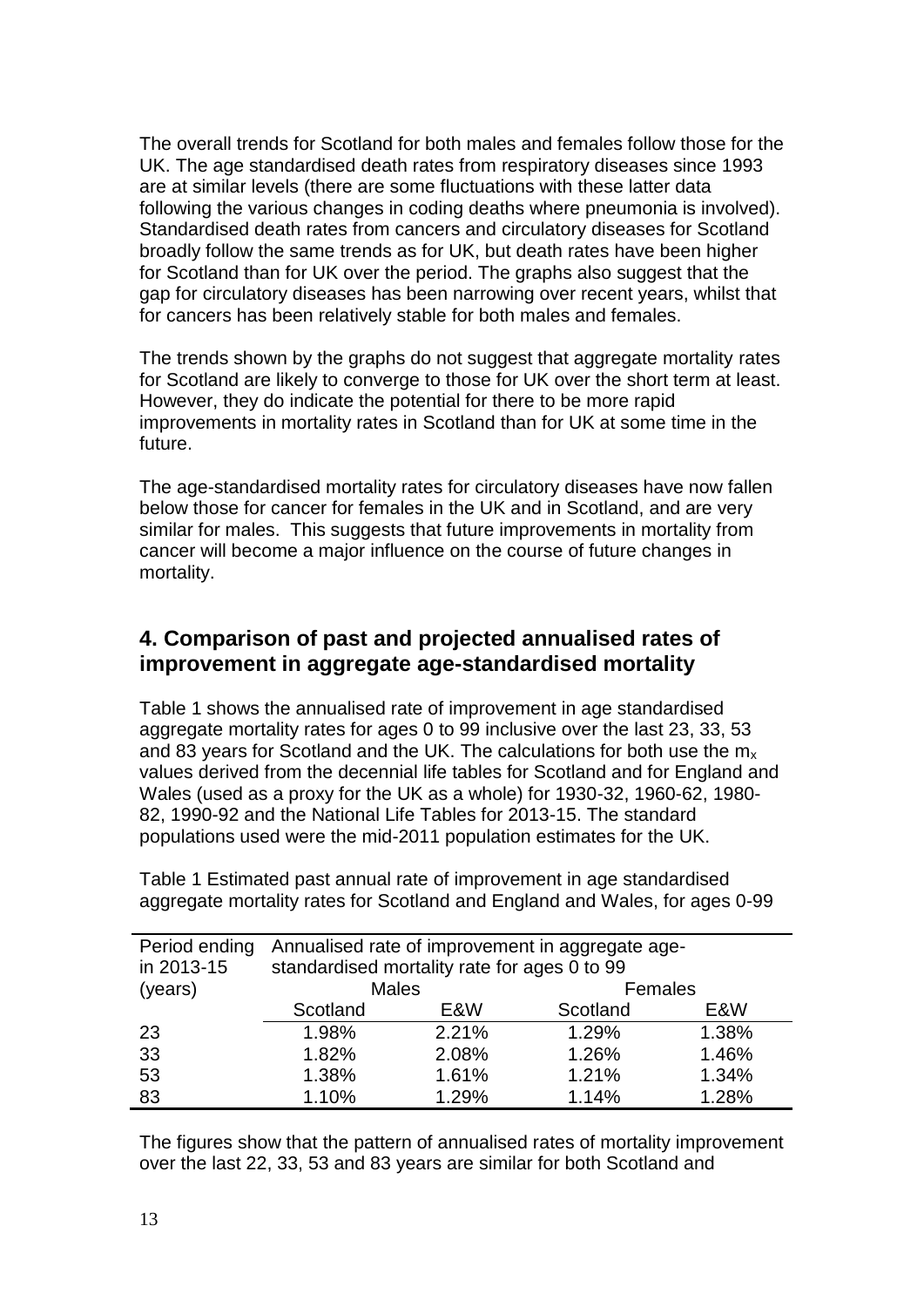England and Wales. For both males and females, the rate of improvement has been lower in Scotland than in England and Wales. Mortality rates for males in Scotland increased by around 0.23% per year less than in England and Wales over the last 23 years, compared to a differential of around 0.19% per year less over the last 83 years. For females the differentials are 0.09% per year less and 0.14% per year less over the same periods.

Table 2 shows the projected rates of improvement over the next 23, 33, 53 and 83 years using the proposed assumptions for the UK and those proposed for Scotland.

Table 2: Projected annual rate of improvement in age standardised aggregate mortality rates for Scotland and the UK for ages 0-99

| Period    | Annualised rate of improvement in aggregate      |              |            |            |  |  |  |  |  |
|-----------|--------------------------------------------------|--------------|------------|------------|--|--|--|--|--|
| beginning | age-standardised mortality rate for ages 0 to 99 |              |            |            |  |  |  |  |  |
| in 2016   |                                                  |              |            |            |  |  |  |  |  |
| (years)   |                                                  | <b>Males</b> | Females    |            |  |  |  |  |  |
|           | Scotland                                         | UK           | Scotland   | UK.        |  |  |  |  |  |
|           | <b>ONS</b>                                       | <b>ONS</b>   | <b>ONS</b> | <b>ONS</b> |  |  |  |  |  |
| 23        | 1.57%                                            | 1.55%        | 1.23%      | 1.32%      |  |  |  |  |  |
| 33        | 1.46%                                            | 1.44%        | 1.22%      | 1.28%      |  |  |  |  |  |
| 53        | 1.36%                                            | 1.35%        | 1.21%      | 1.25%      |  |  |  |  |  |
| 83        | 1.30%                                            | 1.30%        | 1.21%      | 1.23%      |  |  |  |  |  |

For males, for a given period similar annualised improvements are projected for Scotland as for the UK. For females, lower annualised improvement rates are projected for Scotland than for the UK over the short term. However, for males and females, the differential is narrower for a given future period than for the equivalent period in the past. Thus, the proposed adjustments to rates of improvement in Scottish mortality relative to that for the UK will produce smaller differentials over a given future period than was exhibited over the past period of the same length.

#### **5. Comparisons**

This section provides various comparisons of the proposed assumptions for Scotland for the 2016-based projections with those proposed for the UK, with projections derived using Scottish base mortality rates for 2016 and assuming the proposed mortality improvement factors for Scotland were those for the UK, and with the 2014-based projections for Scotland.

5.1 Comparison of proposed assumptions for 2016-based mortality projections for Scotland and for the UK

Table 3 shows the proposed reductions in death rates for the UK for various ages in selected future years and the total reduction over twenty-five years from 2016 to 2041. In this table the first column shows the reductions not from the actual mortality rates in 2016, but from the base mortality rates for 2016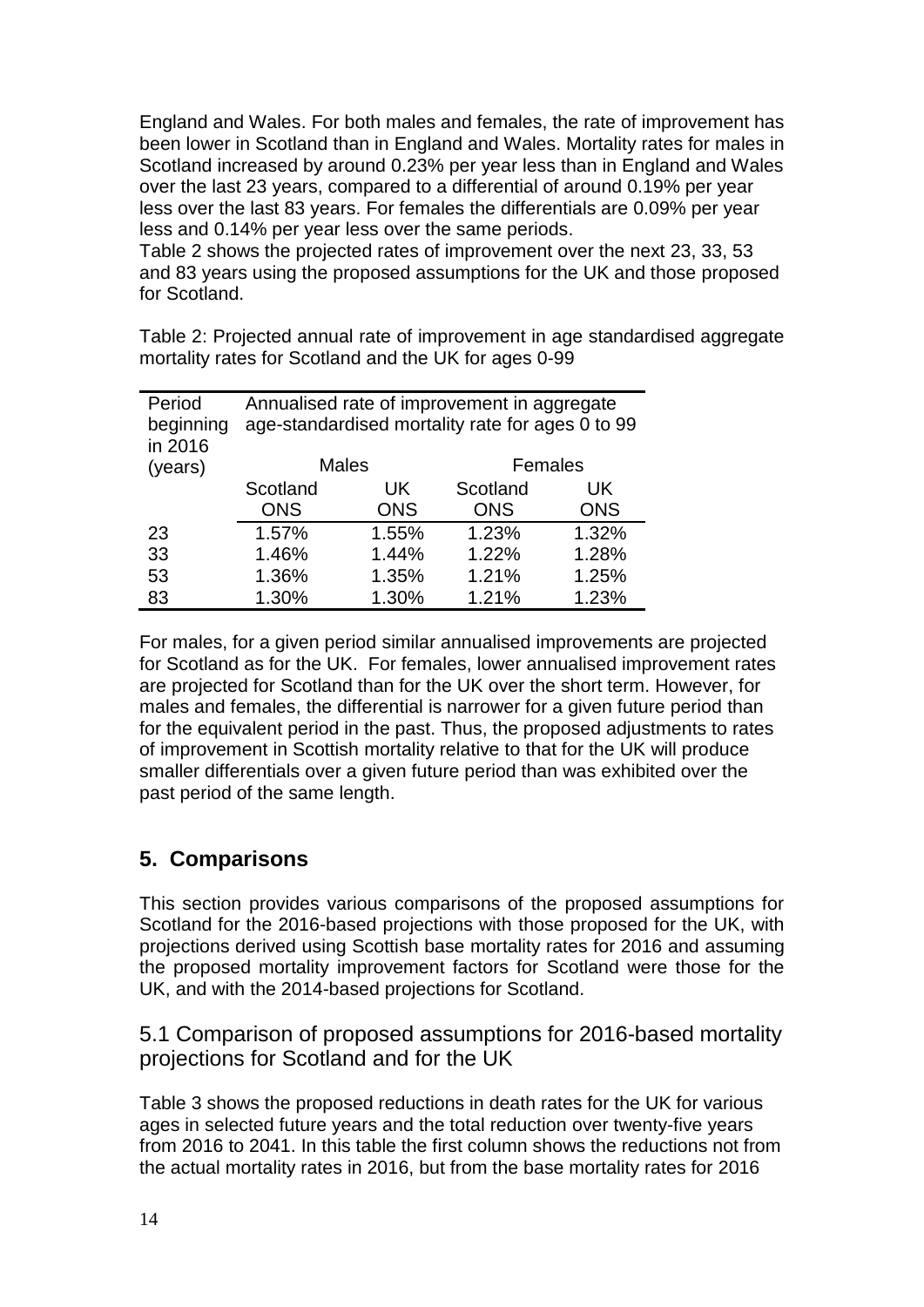estimated from the trends in the preceding years. The figures shown in italics in the final column are the corresponding reductions over the twenty-five year period 2016 to 2041 assumed in the 2014-based projections.

A significant feature is that those UK cohorts born in the early 1930s consistently show greater mortality improvements as compared with their predecessors or successors. There is some evidence of similar effects for other cohorts. Therefore, as in previous projections, changes in mortality will be projected on a cohort basis for those born before 1960. These cohorts were aged 57 and over in 2016 and are indicated by the figures below those underlined in Tables 3 and 4.

Table 4 shows the proposed percentage reductions in death rates for males and females in Scotland for the same ages and years as given in Table 3, for comparison purposes.

Table 3: Proposed percentage reduction in death rates, mx, between consecutive calendar years in the projection period and the total reduction over 25 years, United Kingdom

|                |         |         |         |         |             |                      | Reduction           |
|----------------|---------|---------|---------|---------|-------------|----------------------|---------------------|
|                | 2016 to | 2020 to | 2030 to | 2040 to | Reduction   | Equivalent<br>annual | 2016-2041<br>(2014) |
| Age            | 2017    | 2021    | 2031    | 2041    | over 25 yrs | reduction            | projns)             |
| Males          |         |         |         |         |             |                      |                     |
| 0              | 2.50    | 2.25    | 1.66    | 1.20    | 36.4        | 1.80                 | 34.0                |
| $\overline{2}$ | 2.63    | 2.35    | 1.70    | 1.20    | 37.3        | 1.85                 | 34.8                |
| 12             | 3.63    | 3.15    | 2.05    | 1.20    | 44.3        | 2.31                 | 41.8                |
| 22             | 4.25    | 3.65    | 2.27    | 1.20    | 48.2        | 2.60                 | 44.1                |
|                | 2.56    |         | 1.68    | 1.20    | 36.9        | 1.82                 | 34.0                |
| 32<br>42       |         | 2.29    |         |         |             |                      |                     |
|                | 0.90    | 0.96    | 1.09    | 1.20    | 23.4        | 1.06                 | 24.7                |
| 52             | 2.07    | 1.90    | 1.50    | 1.20    | 33.1        | 1.60                 | 34.0                |
| 62             | 1.66    | 1.87    | 1.49    | 1.20    | 32.3        | 1.55                 | 33.2                |
| 72             | 2.19    | 1.93    | 1.49    | 1.20    | 32.4        | 1.56                 | 34.8                |
| 82             | 2.06    | 1.78    | 1.52    | 1.20    | 32.6        | 1.57                 | 37.1                |
| 92             | 0.65    | 1.38    | 1.45    | 1.20    | 29.2        | 1.37                 | 38.4                |
|                |         |         |         |         |             |                      |                     |
| Females        |         |         |         |         |             |                      |                     |
| 0              | 2.62    | 2.34    | 1.70    | 1.20    | 37.3        | 1.85                 | 37.4                |
| $\overline{2}$ | 2.69    | 2.39    | 1.72    | 1.20    | 37.8        | 1.88                 | 37.2                |
| 12             | 2.84    | 2.52    | 1.77    | 1.20    | 38.9        | 1.95                 | 40.3                |
| 22             | 2.55    | 2.29    | 1.67    | 1.20    | 36.8        | 1.82                 | 37.3                |
| 32             | 1.03    | 1.06    | 1.14    | 1.20    | 24.6        | 1.12                 | 29.5                |
| 42             | 1.10    | 1.12    | 1.16    | 1.20    | 25.2        | 1.15                 | 31.7                |
| 52             | 1.79    | 1.67    | 1.41    | 1.20    | 30.9        | 1.47                 | 34.2                |
| 62             | 1.41    | 1.54    | 1.35    | 1.20    | 29.3        | 1.38                 | 33.1                |
| 72             | 1.67    | 1.66    | 1.35    | 1.20    | 29.6        | 1.40                 | 34.1                |
| 82             | 1.78    | 1.57    | 1.40    | 1.20    | 29.9        | 1.41                 | 35.9                |
| 92             | 0.08    | 0.93    | 1.36    | 1.20    | 25.3        | 1.16                 | 30.7                |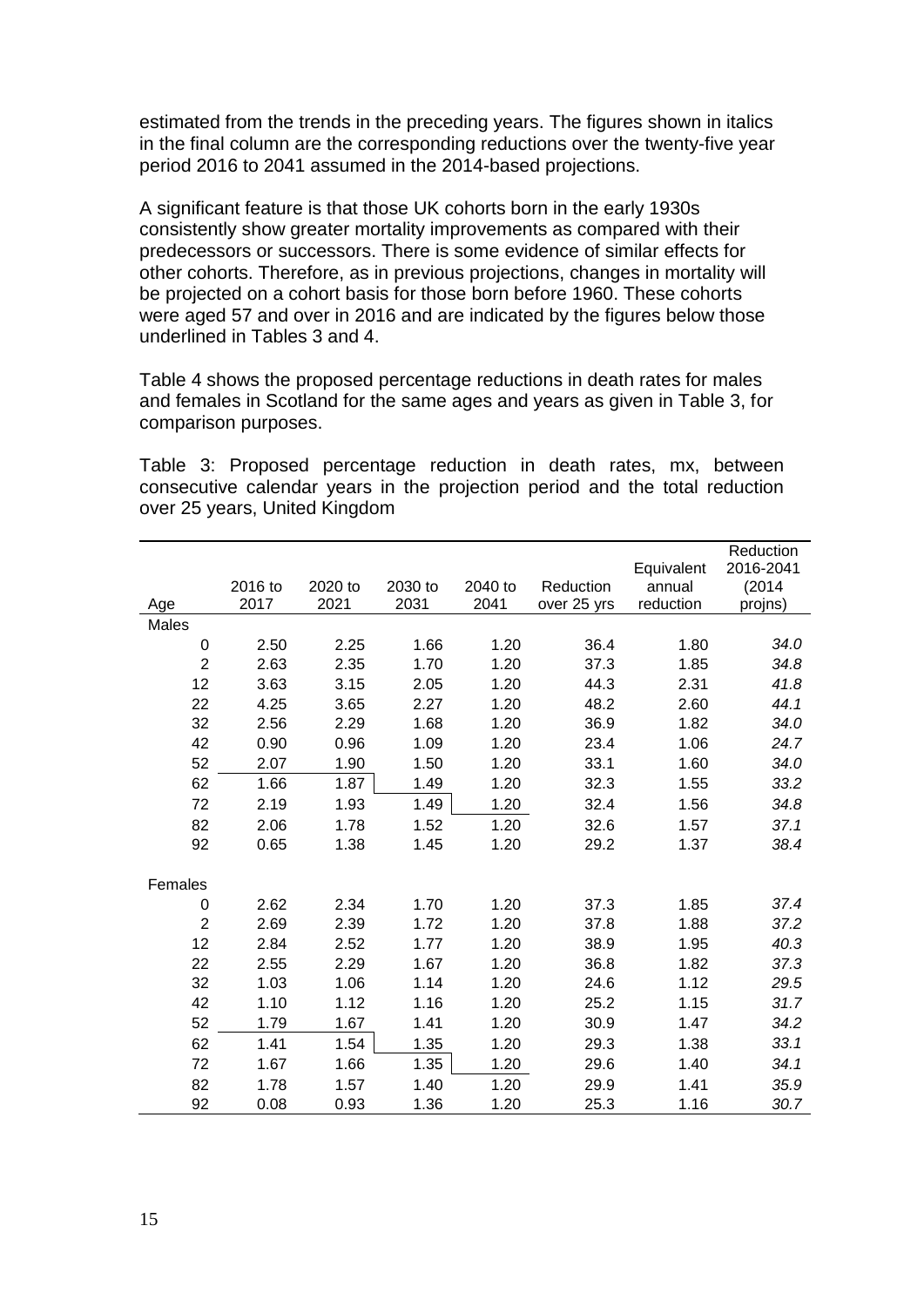| Age            | 2016 to<br>2017 | 2020 to<br>2021 | 2030 to<br>2031 | 2040 to<br>2041 | Reduction<br>in mx over<br>25 yrs | Equivalent<br>annual<br>reduction | Reduction<br>2016-2041<br>(2014)<br>projns) |
|----------------|-----------------|-----------------|-----------------|-----------------|-----------------------------------|-----------------------------------|---------------------------------------------|
| Males          |                 |                 |                 |                 |                                   |                                   |                                             |
| $\mathbf 0$    | 2.50            | 2.25            | 1.66            | 1.20            | 36.4                              | 1.80                              | 34.0                                        |
| $\overline{2}$ | 2.63            | 2.35            | 1.70            | 1.20            | 37.3                              | 1.85                              | 34.8                                        |
| 12             | 3.63            | 3.15            | 2.05            | 1.20            | 44.3                              | 2.31                              | 41.8                                        |
| 22             | 4.25            | 3.65            | 2.27            | 1.20            | 48.2                              | 2.60                              | 44.1                                        |
| 32             | 2.11            | 1.93            | 1.52            | 1.20            | 33.5                              | 1.62                              | 21.8                                        |
| 42             | 0.49            | 0.63            | 0.95            | 1.20            | 19.7                              | 0.87                              | 21.9                                        |
| 52             | 2.04            | 1.87            | 1.49            | 1.20            | 32.9                              | 1.58                              | 36.4                                        |
| 62             | 2.58            | 2.16            | 1.62            | 1.20            | 35.9                              | 1.76                              | 37.4                                        |
| 72             | 1.91            | 2.03            | 1.62            | 1.20            | 35.0                              | 1.71                              | 38.0                                        |
| 82             | 1.84            | 1.59            | 1.56            | 1.20            | 31.9                              | 1.52                              | 36.3                                        |
| 92             | 0.65            | 1.13            | 1.37            | 1.20            | 27.3                              | 1.27                              | 36.4                                        |
|                |                 |                 |                 |                 |                                   |                                   |                                             |
| Females        |                 |                 |                 |                 |                                   |                                   |                                             |
| 0              | 2.62            | 2.34            | 1.70            | 1.20            | 37.3                              | 1.85                              | 34.2                                        |
| $\overline{2}$ | 2.69            | 2.39            | 1.72            | 1.20            | 37.8                              | 1.88                              | 34.1                                        |
| 12             | 2.84            | 2.52            | 1.77            | 1.20            | 38.9                              | 1.95                              | 37.3                                        |
| 22             | 2.55            | 2.29            | 1.67            | 1.20            | 36.8                              | 1.82                              | 34.1                                        |
| 32             | 0.06            | 0.28            | 0.80            | 1.20            | 15.7                              | 0.68                              | 13.7                                        |
| 42             | 0.90            | 0.96            | 1.09            | 1.20            | 23.4                              | 1.06                              | 24.7                                        |
| 52             | 1.41            | 1.37            | 1.27            | 1.20            | 27.8                              | 1.30                              | 30.9                                        |
| 62             | 2.10            | 1.68            | 1.41            | 1.20            | 31.7                              | 1.51                              | 30.7                                        |
| 72             | 1.30            | 1.61            | 1.41            | 1.20            | 30.7                              | 1.46                              | 31.6                                        |
| 82             | 1.33            | 1.25            | 1.38            | 1.20            | 27.8                              | 1.29                              | 31.4                                        |
| 92             | 0.08            | 0.54            | 1.22            | 1.20            | 22.2                              | 1.00                              | 32.2                                        |

Table 4: Proposed percentage reduction in death rates, mx, between consecutive calendar years in the projection period and the total reduction over 25 years, Scotland

One of the easier ways to present a comparison between the mortality assumptions for Scotland and for the UK over the projection period is to look at the differences in period expectations of life at various ages. Table 5 gives figures for projected period expectations of life for Scotland for selected ages and years and the differences with those proposed for the UK as a whole. The table shows that there will be convergence between projected period expectations of life for Scotland and for the UK over time for males and divergence in the initial years of the projection period followed by convergence in later years for females. The resulting long-term differentials with the UK for period life expectancy at birth are around 0.3 years less compared to those for the 2014-based projections for females and around 0.1 year less for males (by 2056).

The difference between female and male period expectations of life at birth for Scotland is projected to decrease over the projection period from around 3.9 years in 2016 to 2.6 years in 2056. A similar decrease in absolute terms is projected for the UK from around 3.6 years in 2016 to 2.6 years in 2056.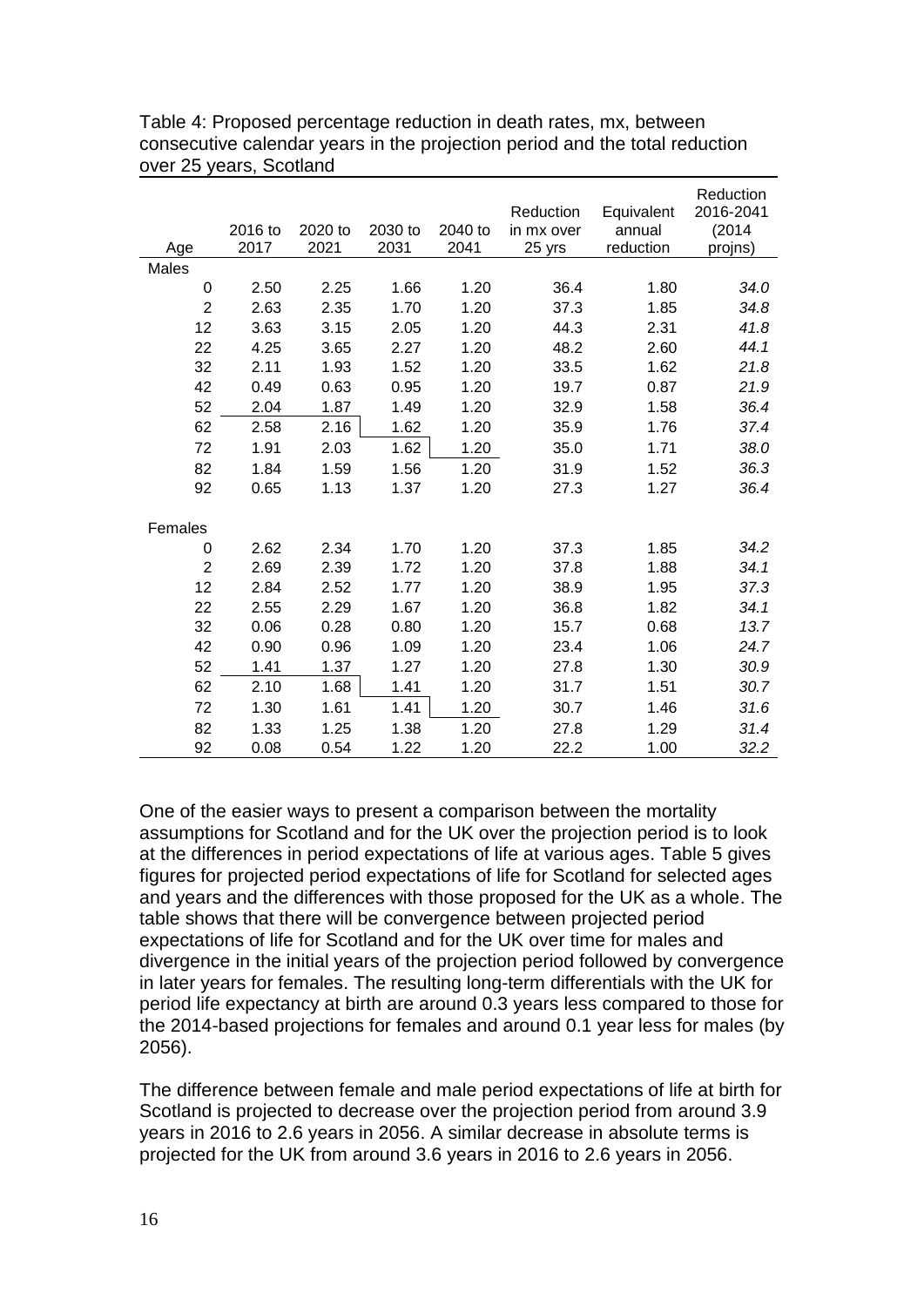|              |          | Age 65 |                   |          |       |                   |
|--------------|----------|--------|-------------------|----------|-------|-------------------|
| Year         | Scotland | UK     | <b>Difference</b> | Scotland | UK    | <b>Difference</b> |
| <b>Males</b> |          |        |                   |          |       |                   |
| 2016         | 77.59    | 79.56  | $-1.97$           | 17.62    | 18.77 | $-1.15$           |
| 2026         | 79.54    | 81.39  | $-1.85$           | 18.92    | 20.03 | $-1.11$           |
| 2036         | 81.13    | 82.85  | $-1.72$           | 20.08    | 21.11 | $-1.04$           |
| 2046         | 82.41    | 84.06  | $-1.65$           | 21.02    | 22.03 | $-1.02$           |
| 2056         | 83.65    | 85.24  | $-1.59$           | 21.95    | 22.95 | $-1.00$           |
|              |          |        |                   |          |       |                   |
| Females      |          |        |                   |          |       |                   |
| 2016         | 81.47    | 83.13  | $-1.66$           | 19.90    | 21.09 | $-1.19$           |
| 2026         | 82.75    | 84.47  | $-1.72$           | 20.82    | 22.08 | $-1.26$           |
| 2036         | 84.02    | 85.70  | $-1.68$           | 21.80    | 23.04 | $-1.24$           |
| 2046         | 85.16    | 86.78  | $-1.62$           | 22.69    | 23.91 | $-1.22$           |
| 2056         | 86.28    | 87.85  | $-1.57$           | 23.59    | 24.79 | $-1.20$           |

Table 5: Proposed period expectations of life for Scotland and the UK for the 2016-based projections

5.2 Comparisons of the proposed 2016-based mortality projections for Scotland and mortality projections assuming the same rates of mortality improvement for Scotland as for the UK

A comparison of the expectations of life at birth and at age 65 for males and females using the proposed assumptions compared to those resulting from assuming the same rates of improvement for Scotland as for the UK is given in Table 6. As can be seen, changing the assumptions results in little change in period life expectancy for males at birth or at age 65. The differences between the two are broadly similar to those arising in the 2014-based projections for males. However, it should be noted that the table only shows results for life expectancy at two ages.

For females, adopting the proposed improvement rates for Scotland would result in slightly lower period life expectancies at birth and at age 65 (of around 0.1 to 0.2 years) than if those derived for the UK as a whole were used. However, the reductions in period life expectancy at birth and at age 65 are smaller for females than for the 2014-based projections (by around 0.15 and 0.13 years in 2056 respectively).

These results suggest that the proposed changes to the initial rates of mortality improvement for Scotland will have a similar effect in decreasing life expectancies for Scotland relative to those for the rest of the UK compared to the 2014-based projections for males and less of an effect for females.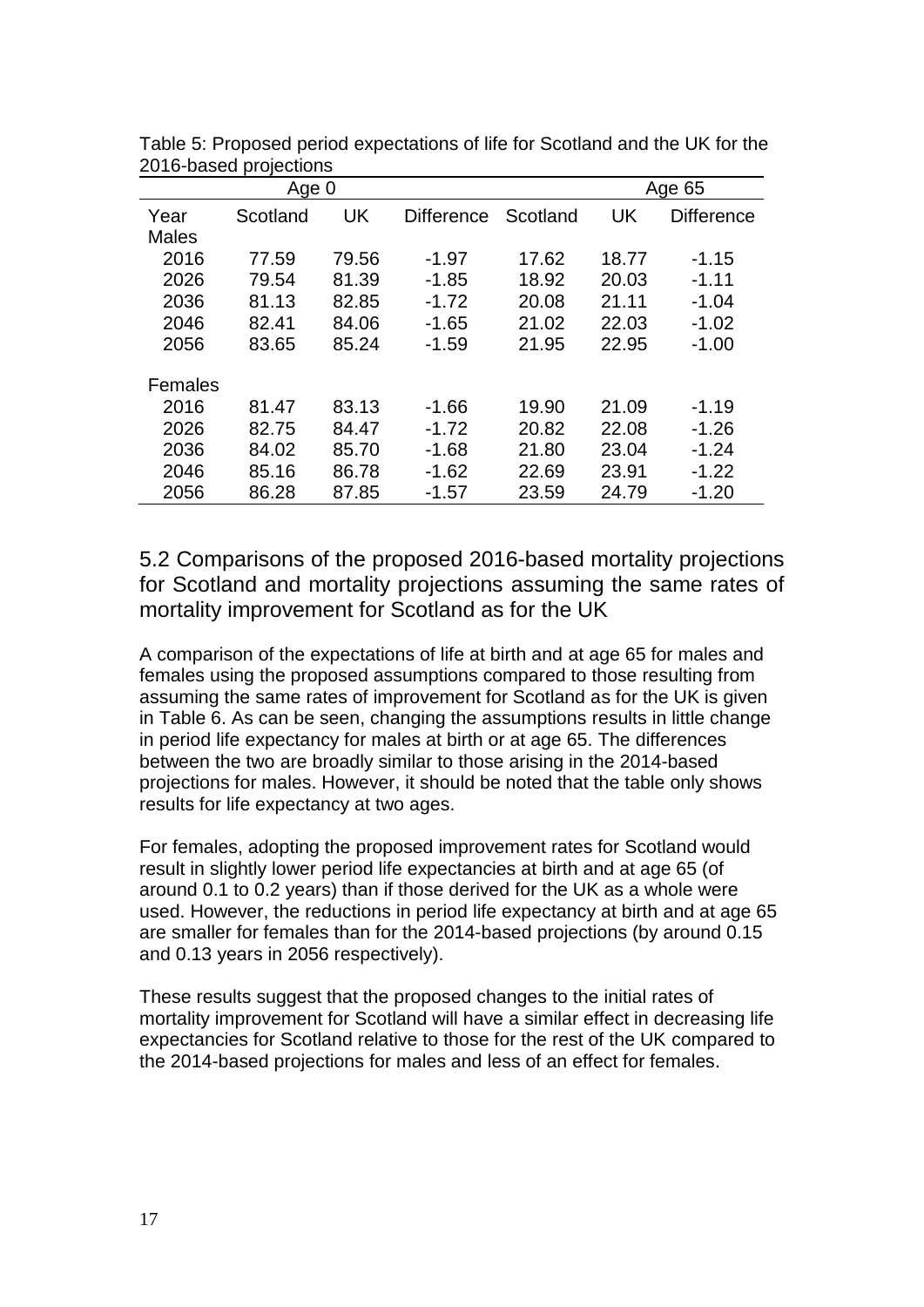|         |            | Age 0               |                   |            | Age 65       |                   |
|---------|------------|---------------------|-------------------|------------|--------------|-------------------|
| Year    | 2016-      | EOL based           |                   | 2016-      | EOL based    |                   |
|         | based      | on same             |                   | based      | on same      |                   |
|         | proposed   | <i>improvements</i> |                   | proposed   | improvements |                   |
|         | <b>EOL</b> | as for UK           | <b>Difference</b> | <b>EOL</b> | as for UK    | <b>Difference</b> |
| Males   |            |                     |                   |            |              |                   |
| 2016    | 77.59      | 77.59               | 0.00              | 17.62      | 17.62        | 0.00              |
| 2026    | 79.54      | 79.53               | 0.00              | 17.62      | 17.62        | 0.00              |
| 2036    | 81.13      | 81.09               | 0.04              | 20.08      | 20.03        | 0.05              |
| 2046    | 82.41      | 82.37               | 0.04              | 21.02      | 20.97        | 0.04              |
| 2056    | 83.65      | 83.62               | 0.03              | 21.95      | 21.92        | 0.03              |
|         |            |                     |                   |            |              |                   |
| Females |            |                     |                   |            |              |                   |
| 2016    | 81.47      | 81.47               | 0.00              | 19.90      | 19.90        | 0.00              |
| 2026    | 82.75      | 82.89               | $-0.14$           | 20.82      | 20.93        | $-0.12$           |
| 2036    | 84.02      | 84.18               | $-0.16$           | 21.80      | 21.92        | $-0.12$           |
| 2046    | 85.16      | 85.33               | $-0.16$           | 22.69      | 22.82        | $-0.13$           |
| 2056    | 86.28      | 86.45               | $-0.17$           | 23.59      | 23.73        | $-0.14$           |

Table 6: Projected period expectations of life for Scotland compared with 2016-based projections assuming same rates of improvement for Scotland as for UK

5.3 Comparisons of the proposed 2016-based mortality projections for Scotland and the 2014-based projections for years beyond 2016

A comparison of the expectations of life at birth and at age 65 for Scotland under the proposed assumptions compared to those assumed in the 2014 based projections for Scotland is given in Table 7.

Table 7: Projected period expectations of life for Scotland on proposed assumptions compared with the 2014-based projections

|      | <b>Males</b> |            |          |            |          | Females         |          |            |  |
|------|--------------|------------|----------|------------|----------|-----------------|----------|------------|--|
|      | Age 0        |            | Age 65   |            |          | Age 65<br>Age 0 |          |            |  |
|      |              | Change     |          | Change     |          | Change          |          | Change     |  |
|      | Proposed     | over       | Proposed | over       | Proposed | over            | Proposed | over       |  |
|      | 2016         | $2014 -$   | 2016     | $2014 -$   | 2016     | $2014 -$        | 2016     | $2014 -$   |  |
|      | based        | based      | based    | based      | based    | based           | based    | based      |  |
| Year | EoL          | projection | EoL      | projection | EoL      | projection      | EoL      | projection |  |
|      |              |            |          |            |          |                 |          |            |  |
| 2016 | 77.59        | $-0.22$    | 17.62    | $-0.35$    | 81.47    | $-0.17$         | 19.90    | $-0.23$    |  |
| 2026 | 79.54        | $-0.65$    | 18.92    | $-0.80$    | 82.75    | $-0.52$         | 20.82    | $-0.61$    |  |
| 2041 | 81.79        | $-0.81$    | 20.56    | $-0.96$    | 84.60    | $-0.66$         | 22.25    | $-0.76$    |  |
| 2056 | 83.65        | $-0.90$    | 21.95    | $-1.04$    | 86.28    | $-0.76$         | 23.59    | $-0.84$    |  |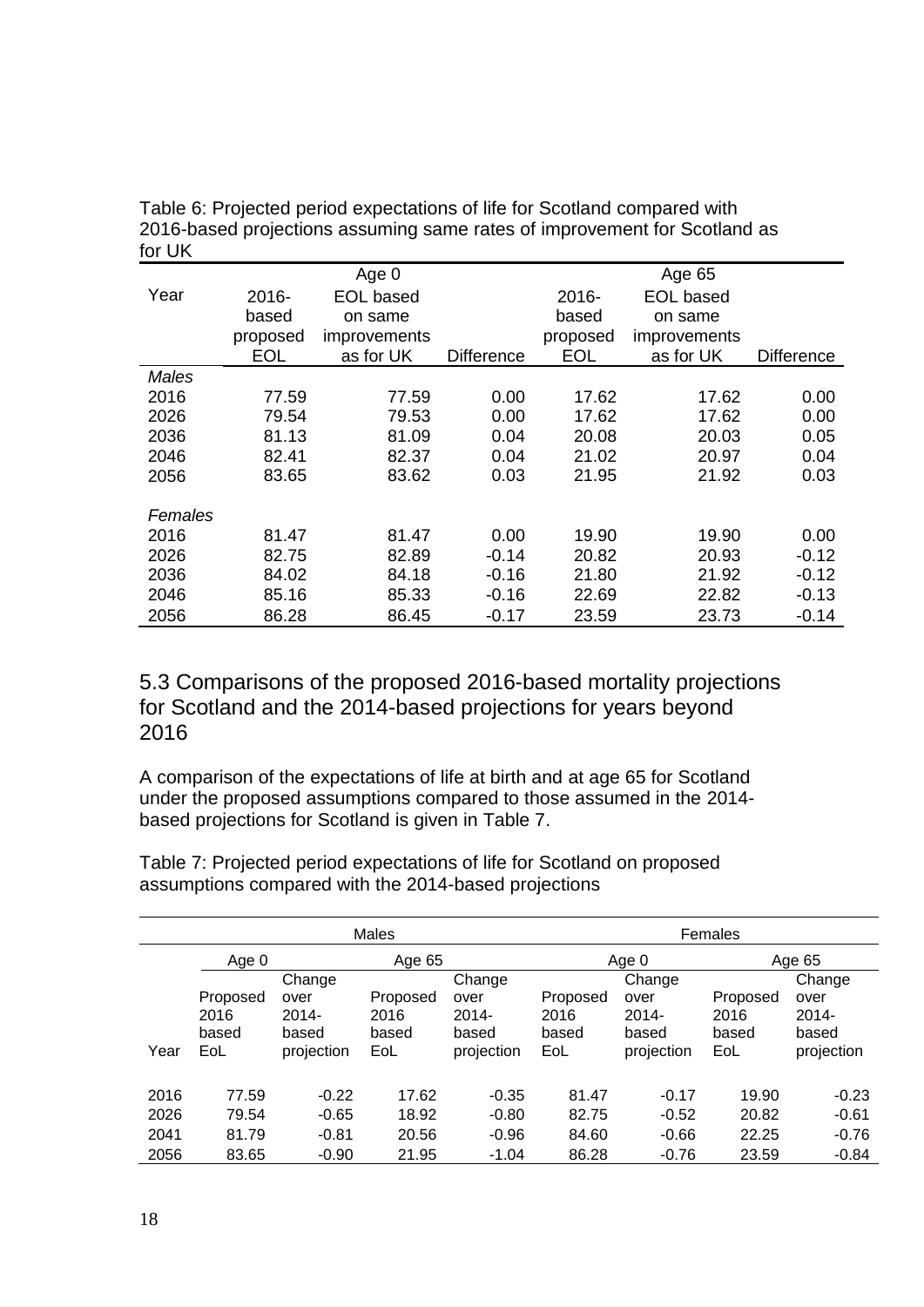As can be seen, the proposed assumptions for the 2016-based projections would lead to lower period expectations of life at birth for males and females than in the 2014-based projections. By 2056, period expectations of life at birth for males will be around 0.9 years lower for males and 0.8 years lower for females. Period life expectancies at age 65 in 2056 would be lower by around 1.0 years lower for males and 0.8 years lower for females. A graphical representation of the data can be found in Figures A2 and A3 in the Annex to this paper.

Figure 13 provides a comparison of the proposed rates of improvement in Scottish mortality rates for 2015-16 for the 2016-based projections against those projected for 2015-16 in the 2014-based projections. For males, the improvement rates follow a similar pattern although they are generally lower from age 43 than previously projected and similar or higher at younger ages. The patterns are comparable for females although the proposed improvement rates may be wider apart where they are lower at older ages and there is greater cross over between the projections.

Figure 13: Comparison of Scottish improvements for base year: 2016 proposed and 2014-based projection



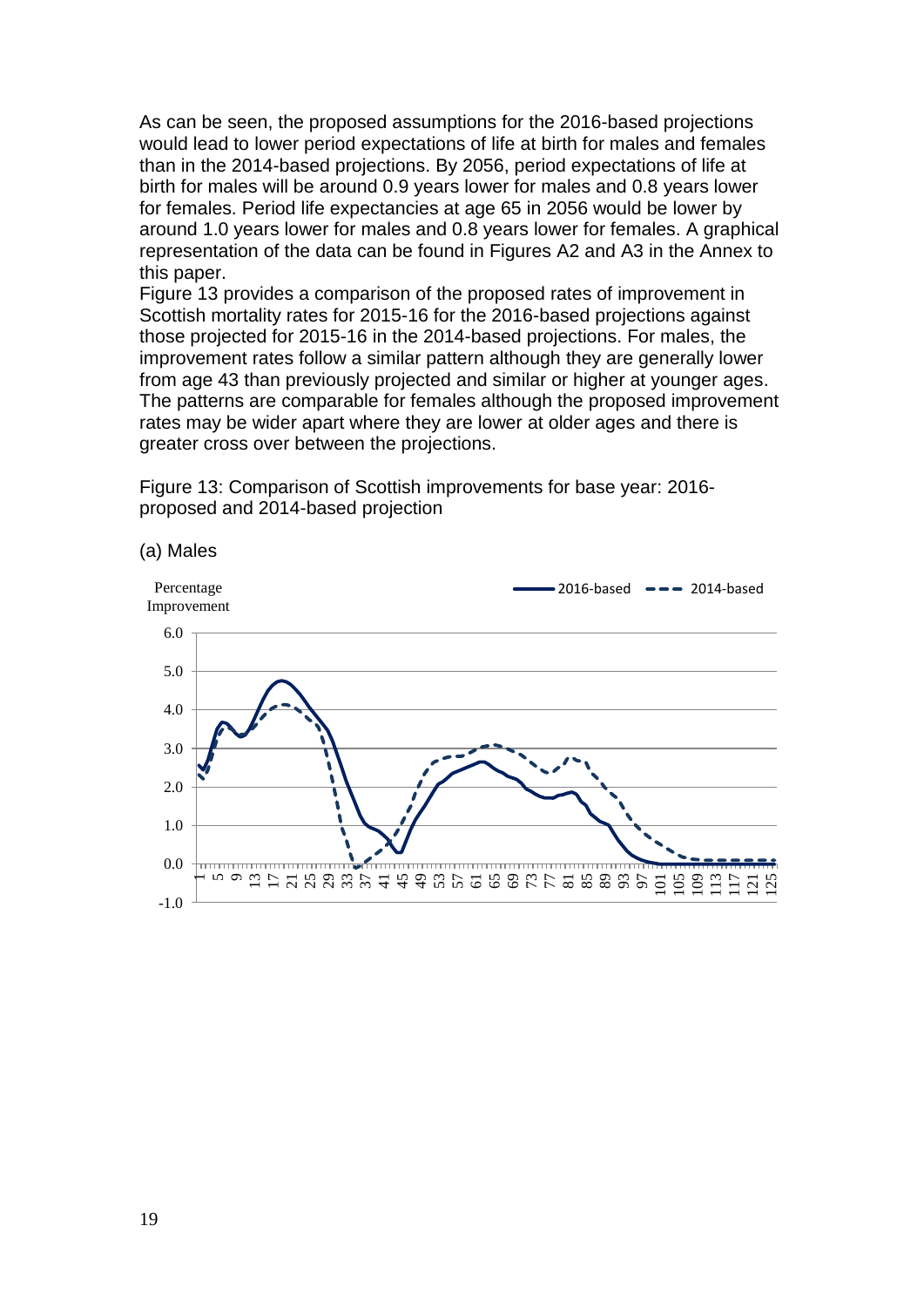

As the proposed long term rates of mortality improvement are the same as in the 2014-based projections, if the age specific mortality rates assumed for 2016 were the same as those projected for 2016 in the 2014-based projections, the period life expectancies would be expected to be lower than previously projected because of the generally lower assumed rates of improvement at older ages in the early years of the projection period.

Figure 14 provides a comparison of the derived age specific mortality rates for 2016 with those projected for 2016 in the 2014-based projections. The rates are lower for most ages up to age 40 and then similar or higher than previously projected for ages 40 and higher. Over the age range age 50 to 75 the ratios are relatively constant for both males (at 103% to 104%) and for females (at 101% to 102%); the ratios then increase at ages over 75. There is more variation at younger ages but mortality rates at these ages are low and have little effect on the overall expectation of life at birth.

Hence, if the annual rates of improvement proposed for the 2016-based projections were the same for each year as projected in the 2014-based projections, the mortality rates would be higher than those previously projected at older ages, leading to reductions in projected period life expectancies at older ages.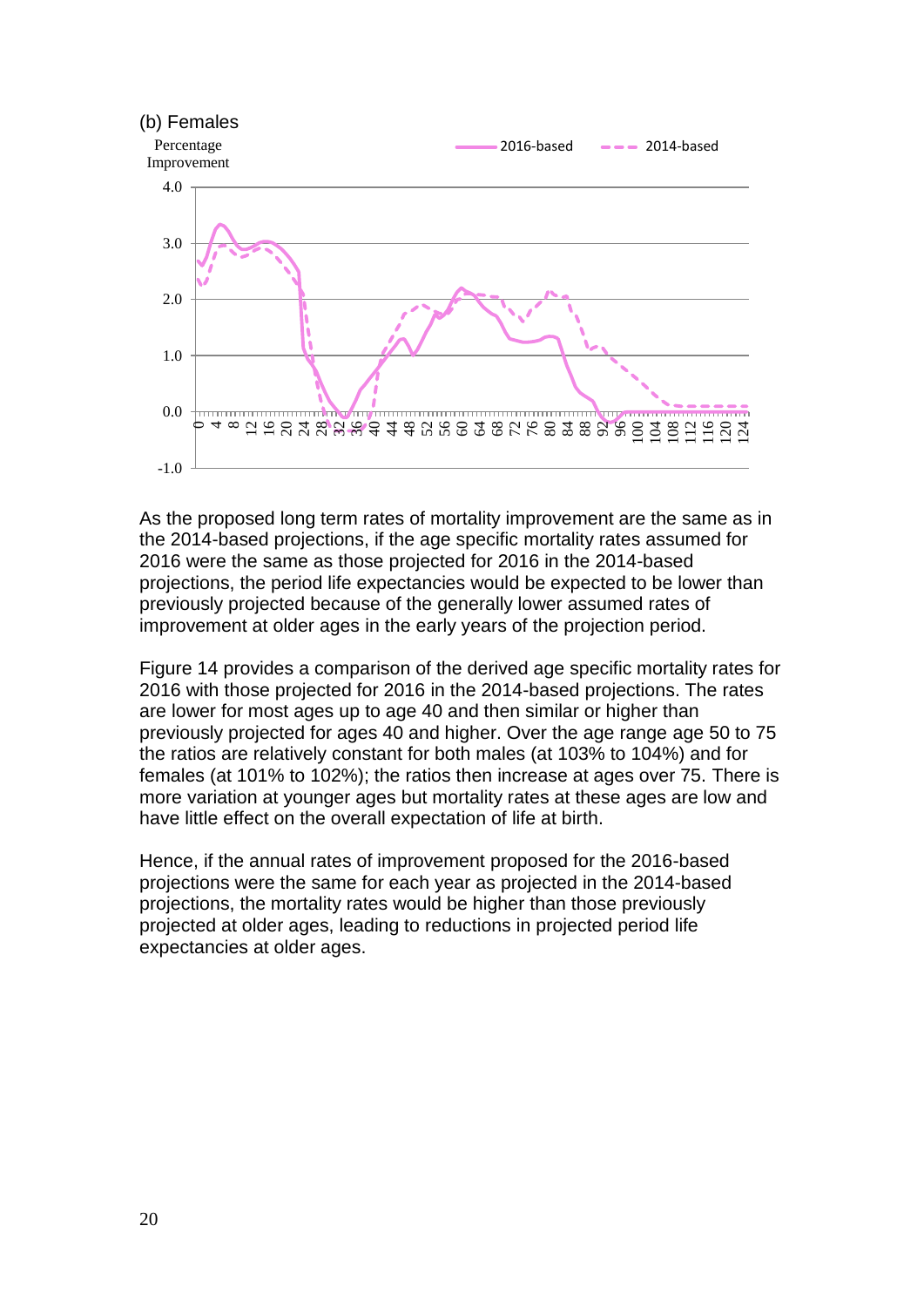

Figure 14: Ratio of mortality rates (mx) 2016-proposed to 2014-based projection

## **6. Conclusions**

These proposals relate to the initial mortality improvement factors to be assumed for Scotland in the base year of the projections using the current ONS method. If agreed, these initial factors would still converge to the common target rates of improvement for both males and females in 2041 proposed for the UK and all constituent countries. These are 1.2% for most ages (unlike the previous projection the rates of improvement in and after 2041 for those born between 1924 and 1939 will be assumed to be 1.2% as well rather than being higher than 1.2%). The magnitudes of the initial differences, where incorporated for Scottish males and females, do not suggest that different target rates of improvement in 2041 are required for Scotland.

The proposed assumptions lead to projected period life expectancies at birth for Scotland which are lower to those in the 2014-based projections for both males and females over the period 2016 to 2056 with differentials rising from around 0.2 years lower in 2016 for both males and females to 0.9 years lower in 2056 for males (and 0.8 years lower for females). Period life expectancy at age 65 is projected to be around 0.3 years lower for males in 2016 increasing to around 1.0 years lower in 2056. For females the differentials increase from 0.2 years lower in 2016 to 0.8 years lower in 2056.

As described in Section 6, the decreases in projected period life expectancies over the next 40 years for both males and females are driven mainly by the higher initial mortality rates at older ages in 2016 compared to those projected for 2016 in the 2014-based projections coupled with lower rates of mortality improvement at older ages over the first 25 years of the projections.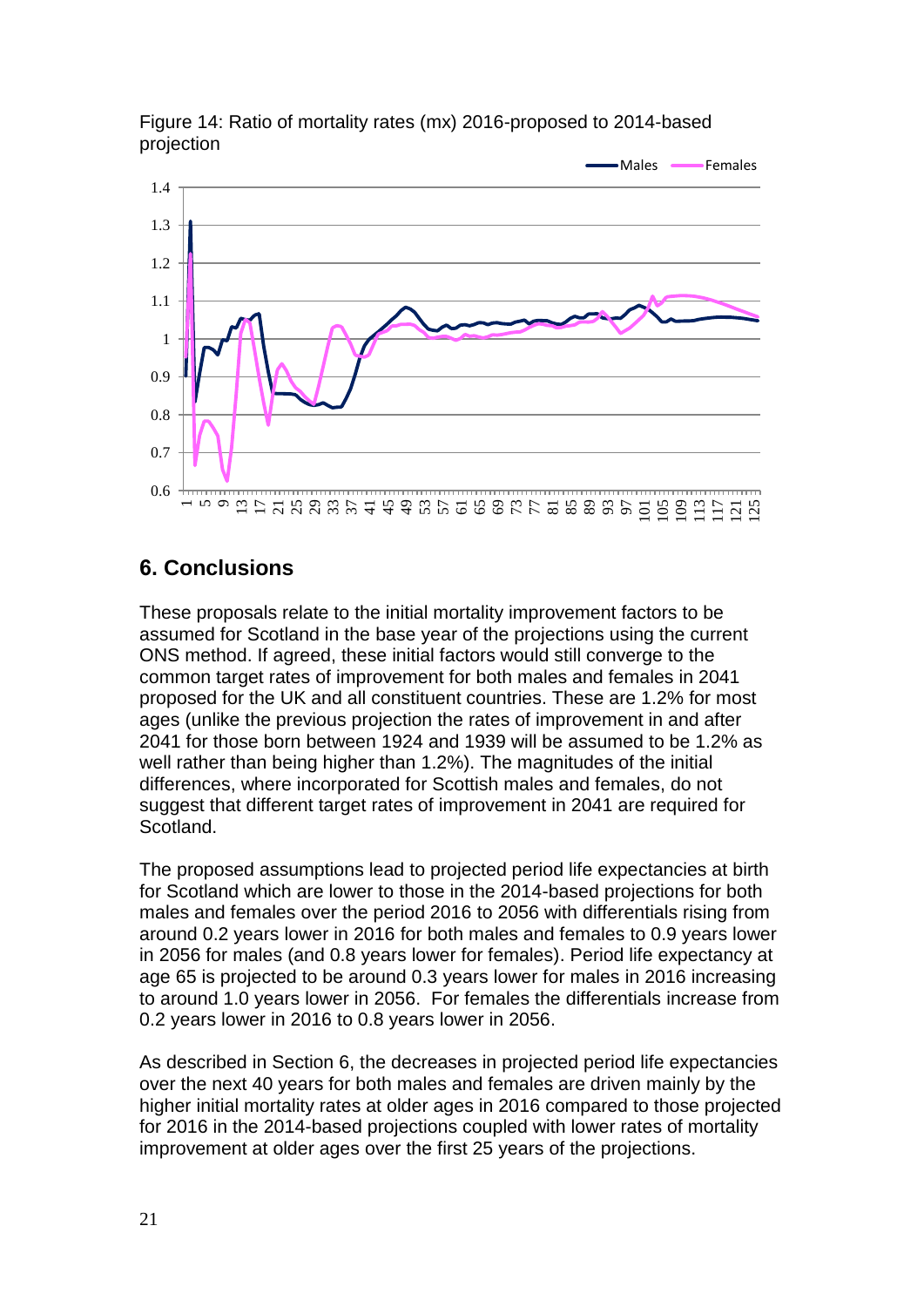The analyses in this paper suggest that the mortality improvement factors assumed for Scottish males for the first year of the projection be amended from those proposed for the UK for ages 29 to 88 for males. For females, amendments would occur at ages 24 to 89. A comparison of the proposed rates of improvement in the base year for males in Scotland and the UK is shown in Figure 9 and for females in Figure 11.

The change in the base year rates of improvement for males and females means that the rates of improvement assumed for later years at these ages (or cohorts for those born before 1960) will also be different than those for the UK although they will all converge to the same annual rates of improvement as for the UK by 2041.

The proposed assumptions result in smaller differentials compared to the UK for period life expectancy at birth of around 0.1 to 0.2 years for males and 0.1 to 0.3 years for females than in the 2014-based projections, although the actual figures may change slightly when the final results for the UK are calculated from aggregating the results for each individual country. The differentials for period life expectancy at age 65 are broadly the same as in the 2014-based projections for males and around 0.1 to 0.2 years less for females.

Alternative assumptions have been derived using the UoS method applied to historical Scottish data. Overall the current version of the UoS method would project lower period life expectancies at birth than the ONS method for males of between 0.5 and 0.8 years over the 40 year period shown, whereas the period life expectancy at age 65 are broadly similar under the two methods. For females the period life expectancies at birth are broadly similar, whereas those at age 65 are generally higher under the UoS method than the ONS method.

Population Statistics Division July 2017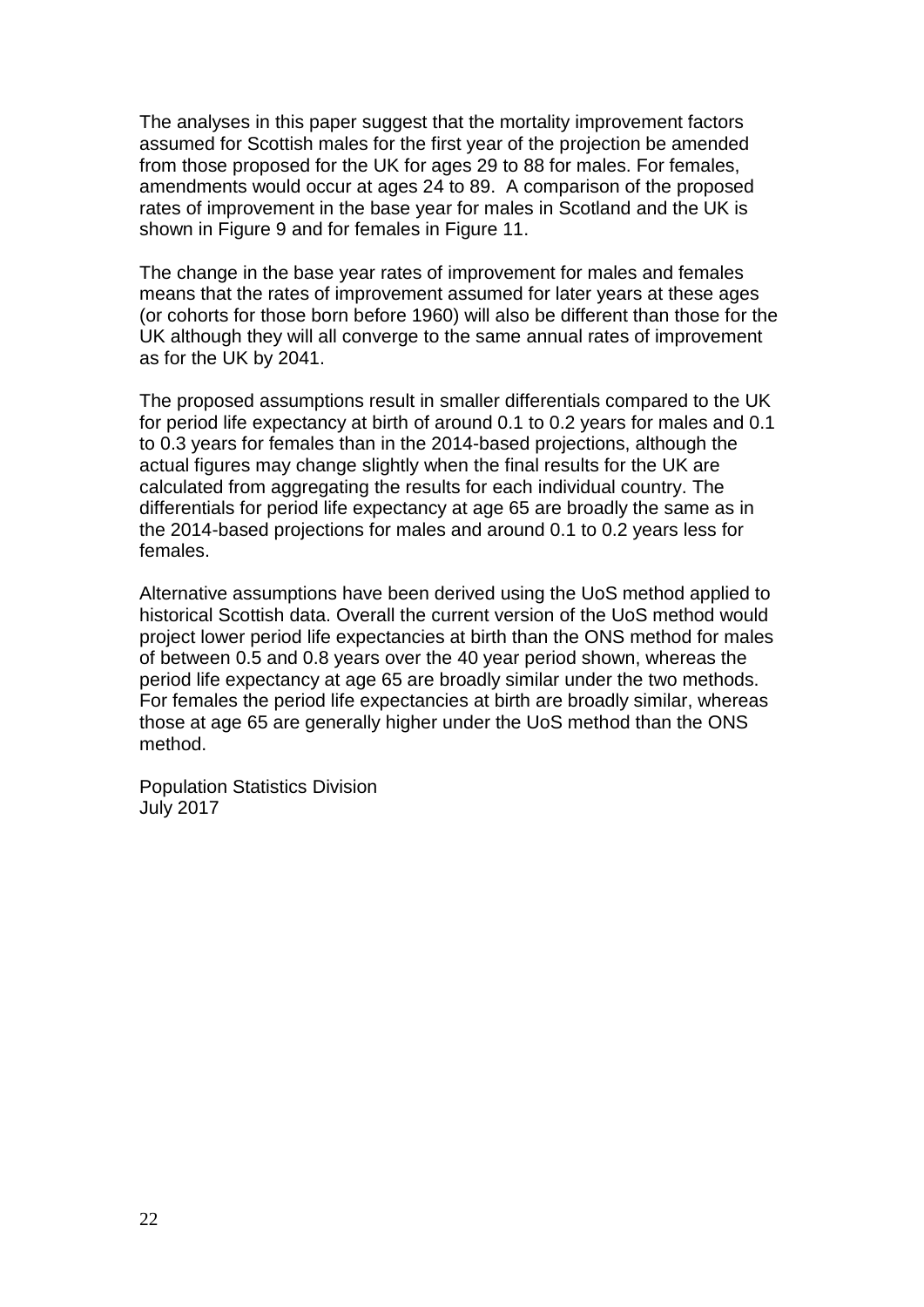#### **Annex**

UoS method approach

In addition to producing assumptions for projecting mortality in Scotland using the current ONS methodology used for previous projections, assumptions for base mortality rates in 2016 and rates of mortality improvement in 2015-16 for Scotland have also been derived using an alternative methodology developed by the University of Southampton (UoS).

The UoS methodology models mortality improvement rates using a generalised additive model, using a smoothed combination of age, agespecific improvement, period and cohort effects, with the relative size of each determined by the input data (Dodd et al., 2017). Separate models are used for infants and old ages. More detail on the UoS methodology is described in section 2 of NPP paper 17(3) 'Mortality assumptions for the 2016-based national population projections'.

Figure A1 shows the resulting improvement rates for 2015/16 derived using the current version of the Uos method (labelled UoS in the following) compared with those derived for the 2016-based projections under the current ONS method.



Figure A1: Proposed mortality improvements rates for base year of the projections – Scotland, UoS method and current ONS method

a) Males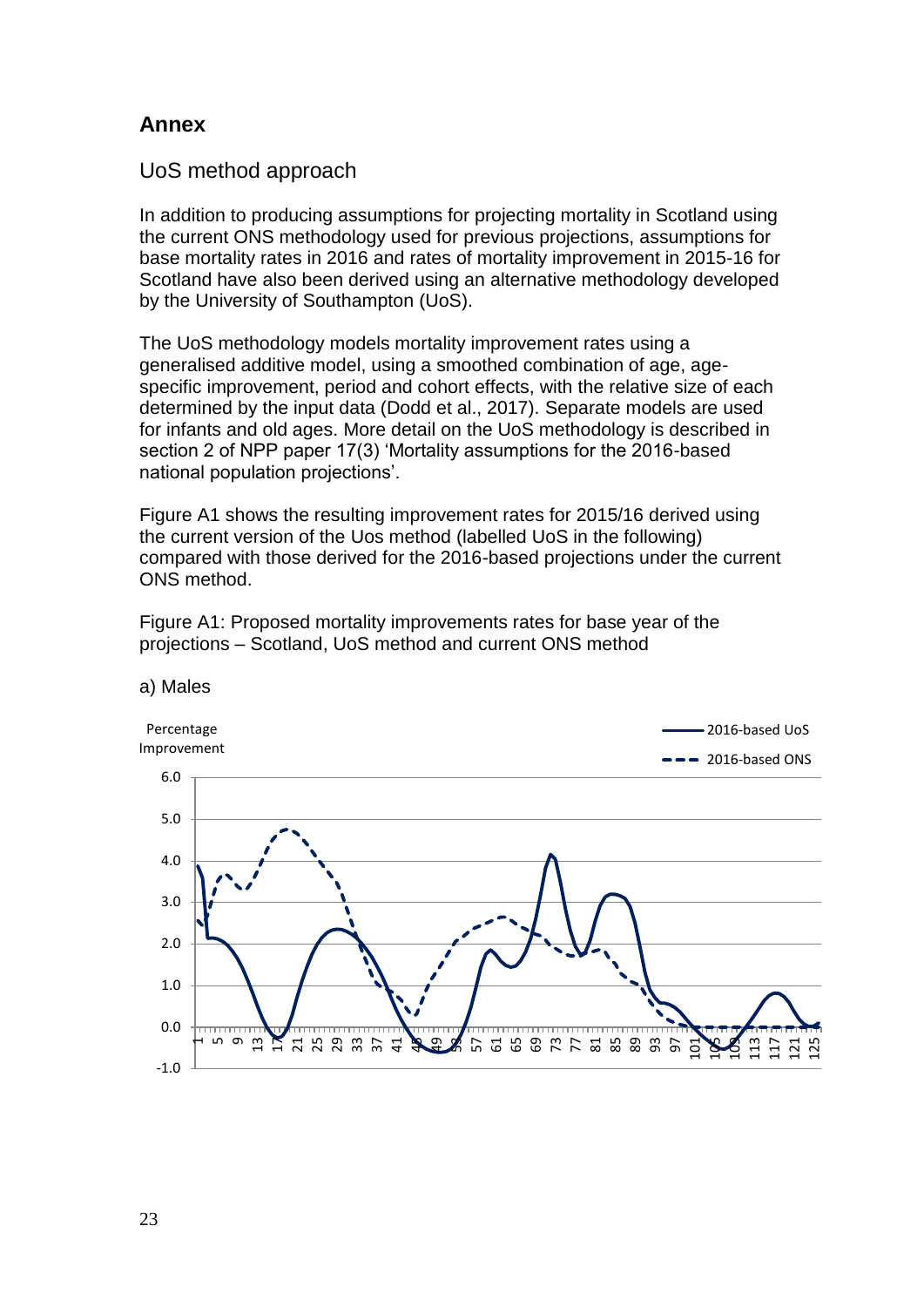#### (b) Females



Table A1 shows the proposed reductions in death rates for Scotland using the UoS method for various ages in selected future years and the total reduction over twenty-five years from 2016 to 2041. The figures shown in italics in the final column are the corresponding reductions over the twenty-five year period 2016 to 2041 assumed in the 2014-based projections.

Table A2 shows projected period life expectancies under the two methods for selected ages and years. Overall the UoS method projects lower period life expectancies at birth than the ONS method for males of between 0.5 and 0.8 years over the 40 year period shown, whereas the period life expectancy at age 65 are broadly similar under the two methods. For females the period life expectancies at birth are broadly similar, whereas those at age 65 are generally higher under the UoS method than the ONS method.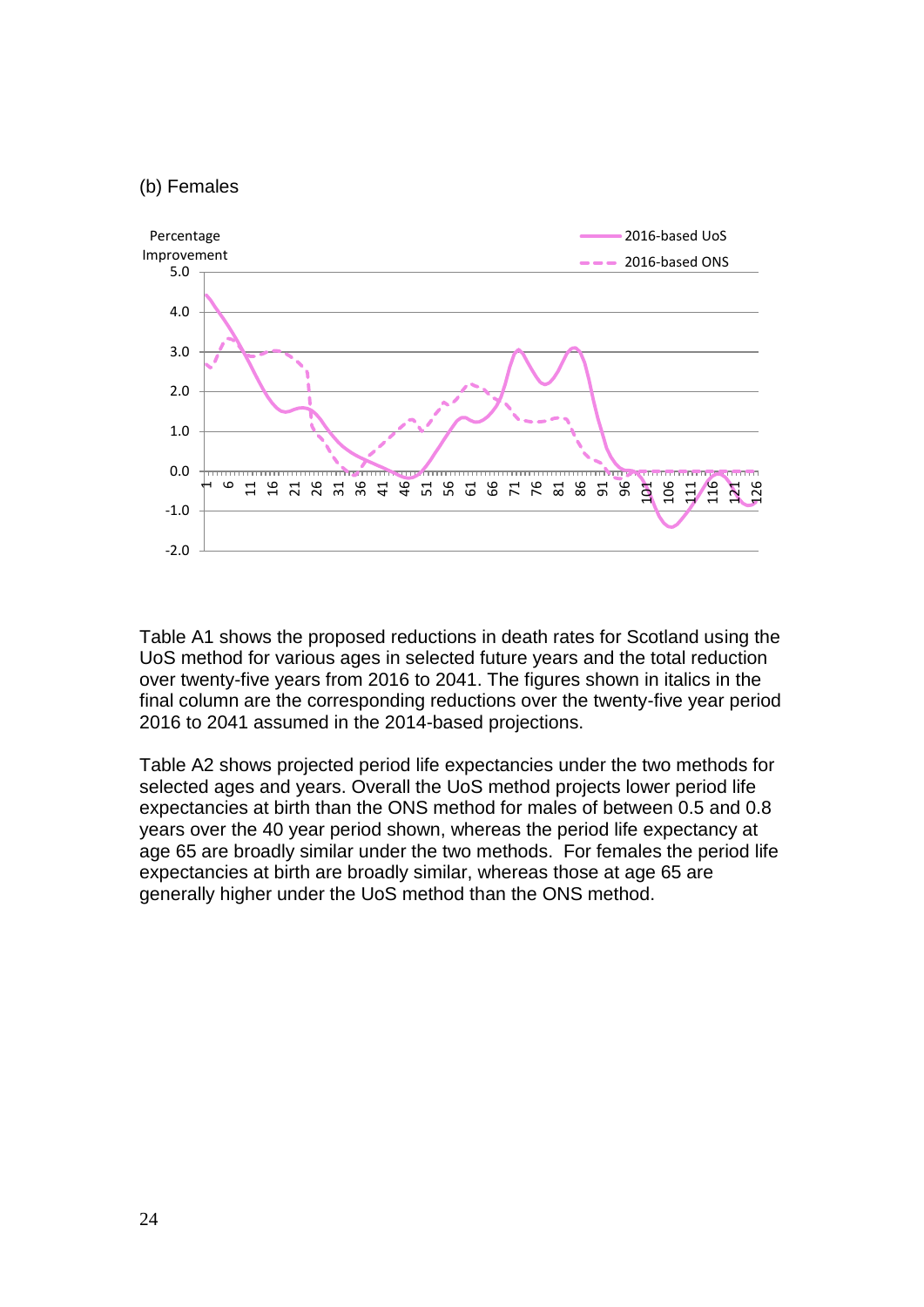| Age              | 2016 to<br>2017 | 2020 to<br>2021 | 2030 to<br>2031 | 2040 to<br>2041 | Reduction<br>in mx<br>over <sub>25</sub><br>yrs | Equivalent<br>annual<br>reduction | Reduction<br>2016-<br>2041<br>(2014)<br>projns) |
|------------------|-----------------|-----------------|-----------------|-----------------|-------------------------------------------------|-----------------------------------|-------------------------------------------------|
| Males            |                 |                 |                 |                 |                                                 |                                   |                                                 |
| $\boldsymbol{0}$ | 3.9             | 3.6             | 2.1             | 1.2             | 45.8                                            | 2.4                               | 34.0                                            |
| $\overline{2}$   | 3.6             | 3.4             | 2.0             | 1.2             | 44.1                                            | 2.3                               | 34.8                                            |
| 12               | 0.6             | 0.8             | 1.6             | 1.2             | 25.3                                            | 1.2                               | 41.8                                            |
| 22               | 1.0             | $-0.9$          | 0.4             | 1.2             | $-8.2$                                          | $-0.3$                            | 44.1                                            |
| 32               | 2.3             | 2.4             | $-0.5$          | $-0.3$          | 14.5                                            | 0.6                               | 34.0                                            |
| 42               | 0.3             | 1.8             | 3.5             | 0.0             | 42.5                                            | 2.2                               | 24.7                                            |
| 52               | $-0.5$          | $-0.3$          | 2.4             | 3.8             | 34.6                                            | 1.7                               | 34.0                                            |
| 62               | 1.6             | 1.6             | $-0.1$          | 2.5             | 18.3                                            | 0.8                               | 33.2                                            |
| 72               | 4.2             | 2.2             | 1.5             | $-0.2$          | 27.2                                            | 1.3                               | 34.8                                            |
| 82               | 2.9             | 1.6             | 1.8             | 1.3             | 40.4                                            | 2.0                               | 37.1                                            |
| 92               | 0.8             | 2.5             | 1.1             | 1.6             | 41.8                                            | 2.1                               | 38.4                                            |
|                  | 3.9             | 3.6             | 2.1             | 1.2             | 45.8                                            | 2.4                               | 34.0                                            |
| Females          |                 |                 |                 |                 |                                                 |                                   |                                                 |
| 0                | 4.4             | 4.1             | 2.3             | 1.2             | 49.2                                            | 2.7                               | 37.4                                            |
| $\overline{2}$   | 4.1             | 3.9             | 2.2             | 1.2             | 47.6                                            | 2.5                               | 37.2                                            |
| 12               | 2.3             | 2.2             | 1.6             | 1.2             | 35.0                                            | 1.7                               | 40.3                                            |
| 22               | 1.5             | 1.1             | 1.1             | 1.2             | 24.6                                            | 1.1                               | 37.3                                            |
| 32               | 0.6             | 1.1             | 1.1             | 1.1             | 24.4                                            | 1.1                               | 29.5                                            |
| 42               | 0.1             | 0.4             | 1.4             | 1.3             | 22.4                                            | 1.0                               | 31.7                                            |
| 52               | 0.3             | $-0.1$          | 0.6             | 1.5             | 12.1                                            | 0.5                               | 34.2                                            |
| 62               | 1.3             | 1.4             | 0.1             | 0.7             | 15.3                                            | 0.7                               | 33.1                                            |
| 72               | 3.1             | 2.0             | 1.5             | 0.1             | 29.8                                            | 1.4                               | 34.1                                            |
| 82               | 2.7             | 2.1             | 1.9             | 1.4             | 39.5                                            | 2.0                               | 35.9                                            |
| 92               | 0.5             | 1.8             | 1.6             | 1.7             | 38.0                                            | 1.9                               | 30.7                                            |

Table A1: Proposed percentage reduction in death rates, mx, between consecutive calendar years in the projection period and the total reduction over 25 years, UoS method, Scotland

Table A2 Projected period expectations of life for Scotland ONS method and UoS method

|                                      | <b>Males</b>                              |                                           |                                           |                                           |                                           | Females                                   |                                           |                                           |
|--------------------------------------|-------------------------------------------|-------------------------------------------|-------------------------------------------|-------------------------------------------|-------------------------------------------|-------------------------------------------|-------------------------------------------|-------------------------------------------|
|                                      | Age 0                                     |                                           | Age 65                                    |                                           | Age 0                                     |                                           | Age 65                                    |                                           |
|                                      |                                           |                                           |                                           |                                           |                                           |                                           |                                           |                                           |
| Year                                 | <b>ONS</b>                                | UoS                                       | <b>ONS</b>                                | UoS                                       | <b>ONS</b>                                | <b>UoS</b>                                | <b>ONS</b>                                | <b>UoS</b>                                |
| 2016<br>2026<br>2036<br>2046<br>2056 | 77.59<br>79.54<br>81.13<br>82.41<br>83.65 | 76.85<br>78.78<br>80.35<br>81.73<br>83.12 | 17.62<br>18.92<br>20.08<br>21.02<br>21.95 | 17.51<br>19.24<br>20.39<br>21.05<br>22.05 | 81.47<br>82.75<br>84.02<br>85.16<br>86.28 | 81.10<br>82.75<br>84.10<br>85.19<br>86.13 | 19.90<br>20.82<br>21.80<br>22.69<br>23.59 | 19.79<br>21.30<br>22.52<br>23.33<br>23.93 |